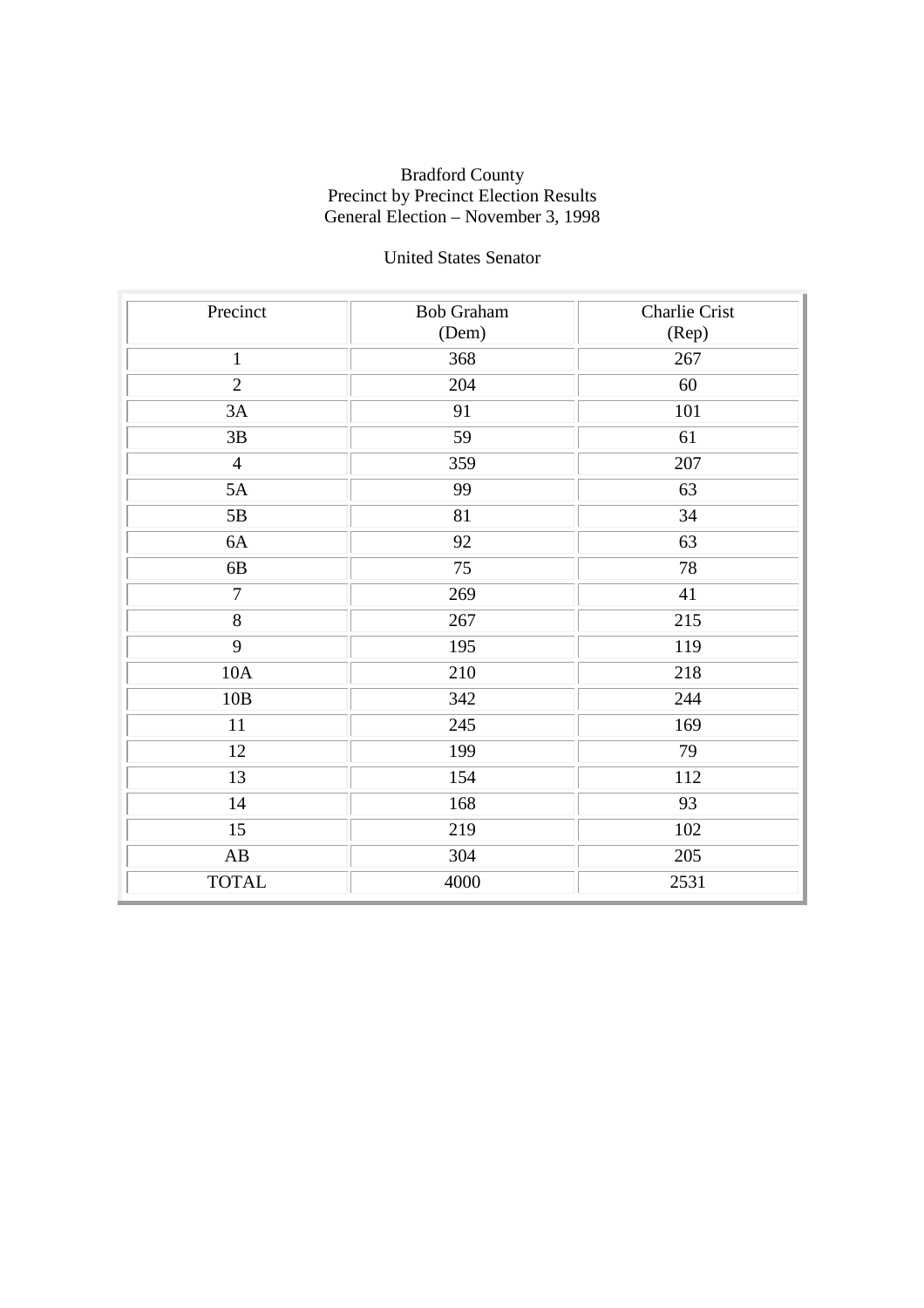## Governor/Lt. Governor

| Precinct        | Mackay/Dantzler<br>(Dem) | Bush/Brogan<br>(Rep) | McAlexander<br>(WRI) |
|-----------------|--------------------------|----------------------|----------------------|
| $\mathbf{1}$    | 137                      | 489                  | $\overline{0}$       |
| $\overline{2}$  | 159                      | 96                   | $\boldsymbol{0}$     |
| 3A              | 33                       | 157                  | $\boldsymbol{0}$     |
| 3B              | 26                       | 97                   | $\overline{0}$       |
| $\overline{4}$  | 173                      | 389                  | $\boldsymbol{0}$     |
| 5A              | 48                       | 117                  | $\boldsymbol{0}$     |
| 5B              | 35                       | 80                   | $\boldsymbol{0}$     |
| 6A              | 35                       | 118                  | $\boldsymbol{0}$     |
| 6B              | 23                       | 129                  | $\boldsymbol{0}$     |
| $\overline{7}$  | 223                      | 83                   | $\boldsymbol{0}$     |
| 8               | 141                      | 336                  | $\boldsymbol{0}$     |
| 9               | 84                       | 225                  | $\boldsymbol{0}$     |
| 10A             | 90                       | 335                  | $\overline{0}$       |
| 10B             | 224                      | 359                  | $\mathbf{1}$         |
| 11              | 135                      | 274                  | $\boldsymbol{0}$     |
| 12              | 112                      | 155                  | $\boldsymbol{0}$     |
| 13              | 84                       | 182                  | $\overline{0}$       |
| 14              | 68                       | 192                  | $\boldsymbol{0}$     |
| $\overline{15}$ | 126                      | 187                  | $\boldsymbol{0}$     |
| AB              | 157                      | 349                  | $\boldsymbol{0}$     |
| <b>TOTAL</b>    | 2113                     | 4349                 | $\mathbf{1}$         |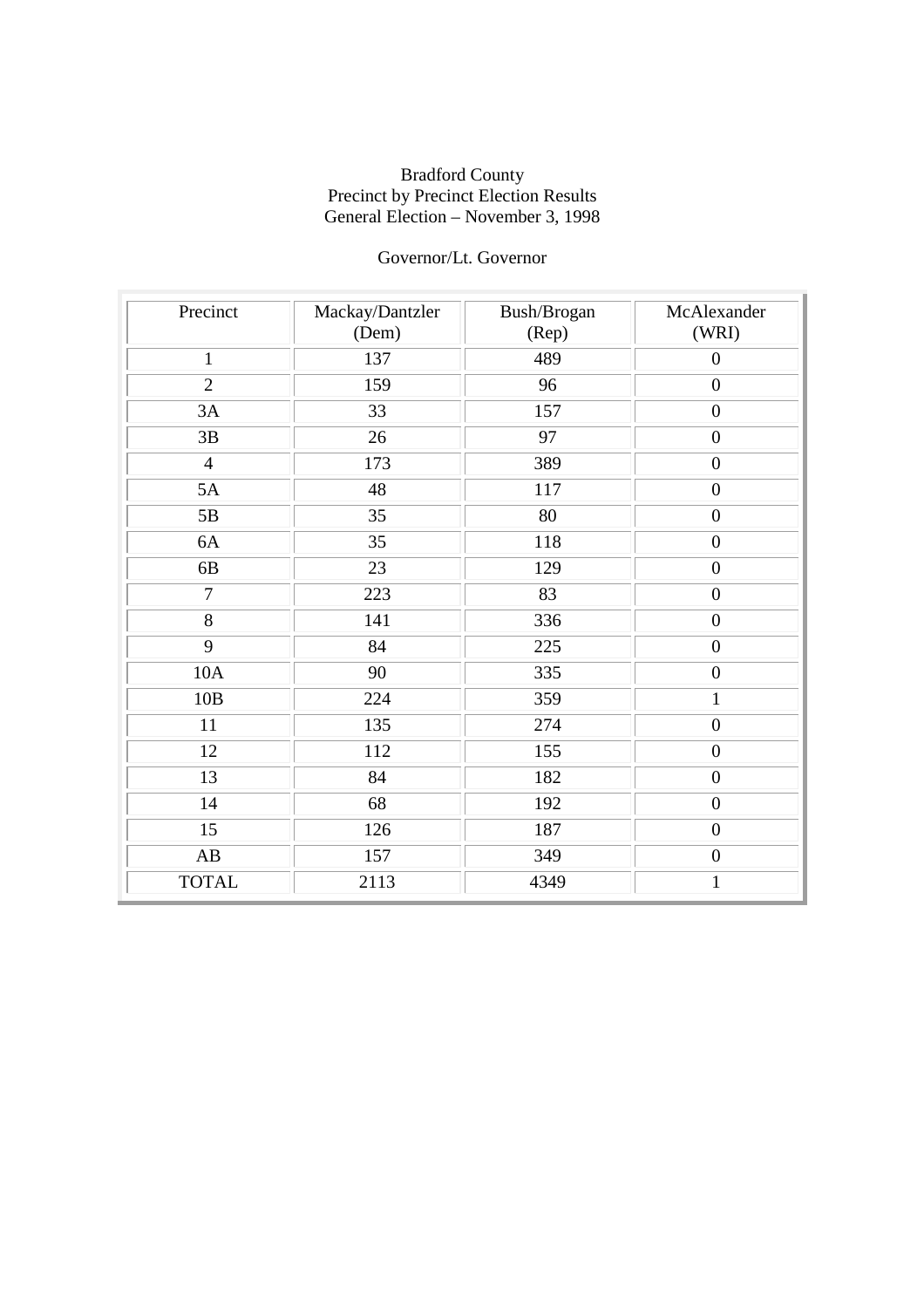# Secretary of State

| Precinct               | Karen Gievers<br>(Dem) | Katherine Harris<br>(Rep) |
|------------------------|------------------------|---------------------------|
| $\mathbf{1}$           | 220                    | 385                       |
| $\overline{2}$         | 191                    | 82                        |
| 3A                     | 51                     | 133                       |
| 3B                     | 42                     | 80                        |
| $\overline{4}$         | 240                    | 301                       |
| 5A                     | 68                     | 89                        |
| 5B                     | 50                     | 59                        |
| $6A$                   | 61                     | 89                        |
| 6B                     | 44                     | 104                       |
| $\tau$                 | 238                    | $72\,$                    |
| 8                      | 174                    | 299                       |
| $\overline{9}$         | 127                    | 184                       |
| 10A                    | 116                    | 295                       |
| 10B                    | 226                    | 348                       |
| 11                     | 171                    | 229                       |
| 12                     | 156                    | 119                       |
| 13                     | 115                    | 149                       |
| 14                     | 118                    | 157                       |
| $\overline{15}$        | 149                    | 148                       |
| $\mathbf{A}\mathbf{B}$ | 193                    | 297                       |
| <b>TOTAL</b>           | 2750                   | 3619                      |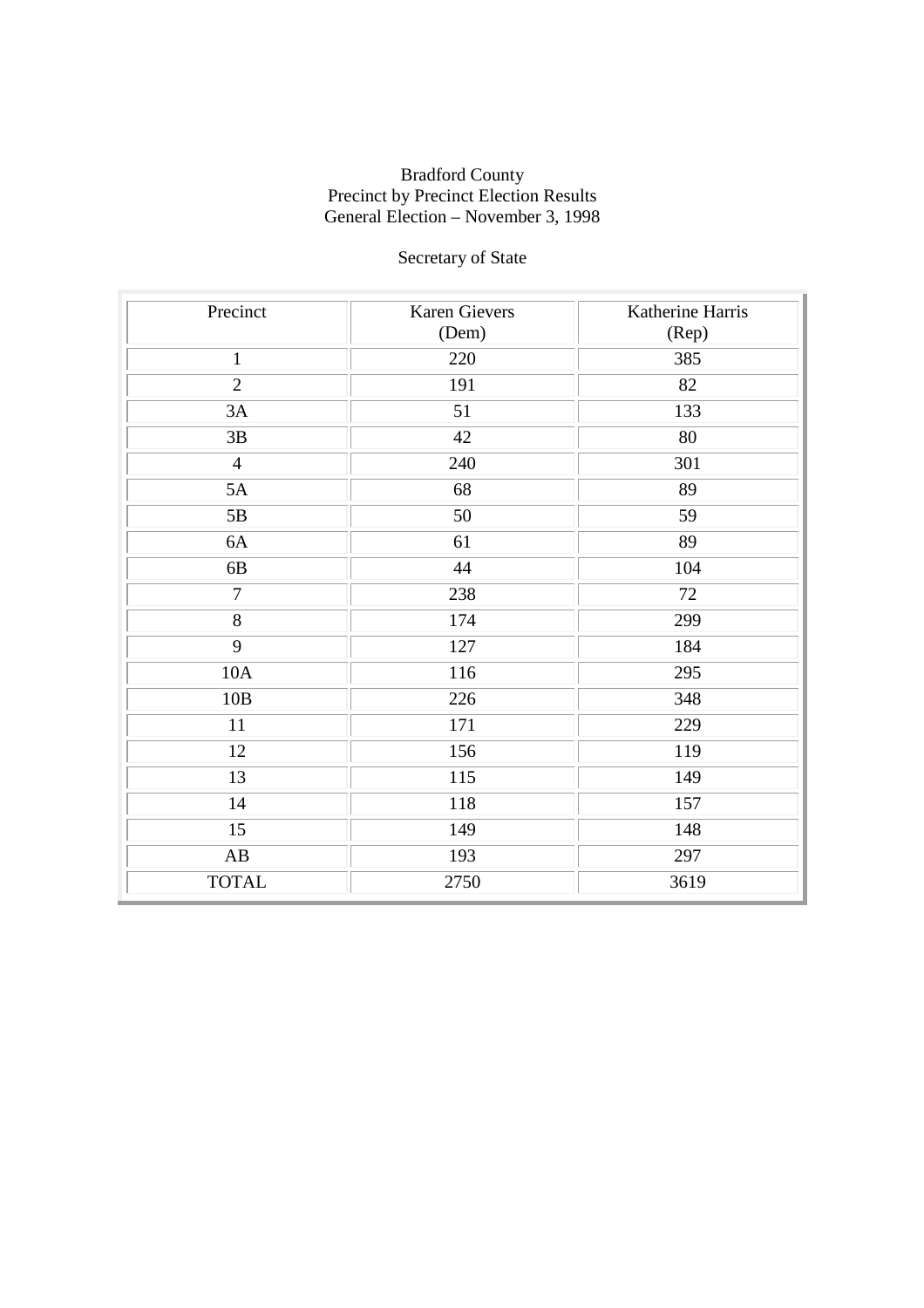## Attorney General

| Precinct               | <b>Bob Butterworth</b><br>(Dem) | Dave Bludworth<br>(Rep) |
|------------------------|---------------------------------|-------------------------|
| $\mathbf{1}$           | 349                             | 274                     |
| $\overline{2}$         | 206                             | 58                      |
| 3A                     | 78                              | 107                     |
| 3B                     | 60                              | 61                      |
| $\overline{4}$         | 354                             | 198                     |
| 5A                     | 100                             | 61                      |
| $5\mathrm{B}$          | 72                              | 38                      |
| 6A                     | 92                              | 60                      |
| 6B                     | 90                              | 58                      |
| $\overline{7}$         | 264                             | 48                      |
| 8                      | 260                             | 212                     |
| $\overline{9}$         | 184                             | 124                     |
| 10A                    | 207                             | 210                     |
| 10B                    | 325                             | 251                     |
| 11                     | 249                             | 159                     |
| 12                     | 194                             | 79                      |
| 13                     | 148                             | 116                     |
| 14                     | 160                             | 99                      |
| $\overline{15}$        | 208                             | 99                      |
| $\mathbf{A}\mathbf{B}$ | 295                             | 208                     |
| <b>TOTAL</b>           | 3895                            | 2520                    |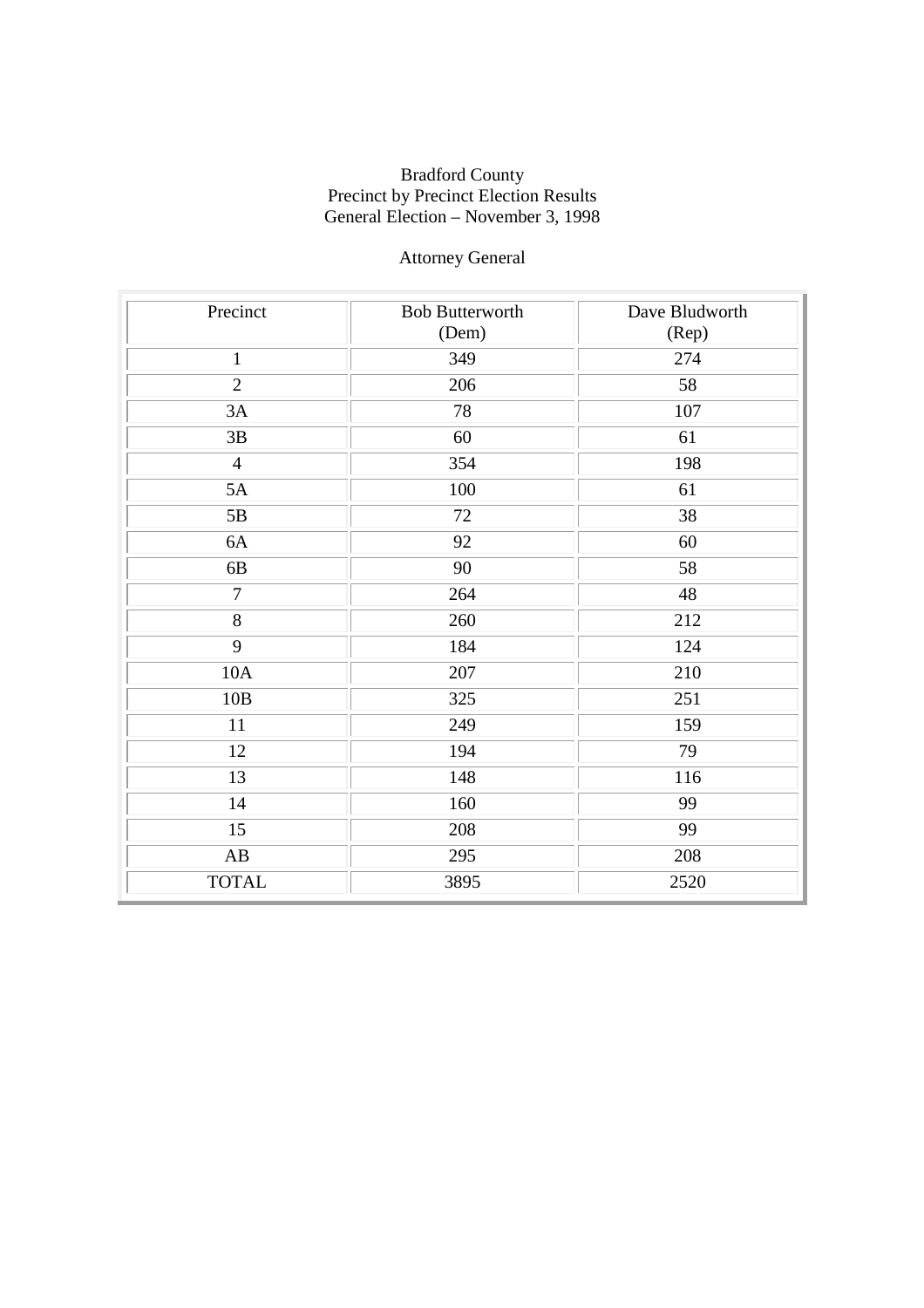## Comptroller

| Precinct               | Newall Daughtrey | <b>Bob Milligan</b> |
|------------------------|------------------|---------------------|
|                        | (Dem)            | (Rep)               |
| $\mathbf{1}$           | 162              | 435                 |
| $\overline{2}$         | 183              | 85                  |
| 3A                     | 44               | 138                 |
| $3\mathrm{B}$          | 26               | 93                  |
| $\overline{4}$         | 190              | 347                 |
| 5A                     | 54               | 105                 |
| $5\mathrm{B}$          | 42               | 63                  |
| 6A                     | 48               | 97                  |
| 6B                     | 27               | 119                 |
| $\tau$                 | 223              | 88                  |
| 8                      | 135              | 332                 |
| $\overline{9}$         | 85               | 221                 |
| 10A                    | 86               | 323                 |
| 10B                    | 187              | 387                 |
| 11                     | 143              | 256                 |
| 12                     | 138              | 135                 |
| 13                     | 94               | 168                 |
| 14                     | 90               | 165                 |
| 15                     | 131              | 167                 |
| $\mathbf{A}\mathbf{B}$ | 178              | 316                 |
| <b>TOTAL</b>           | 2266             | 4040                |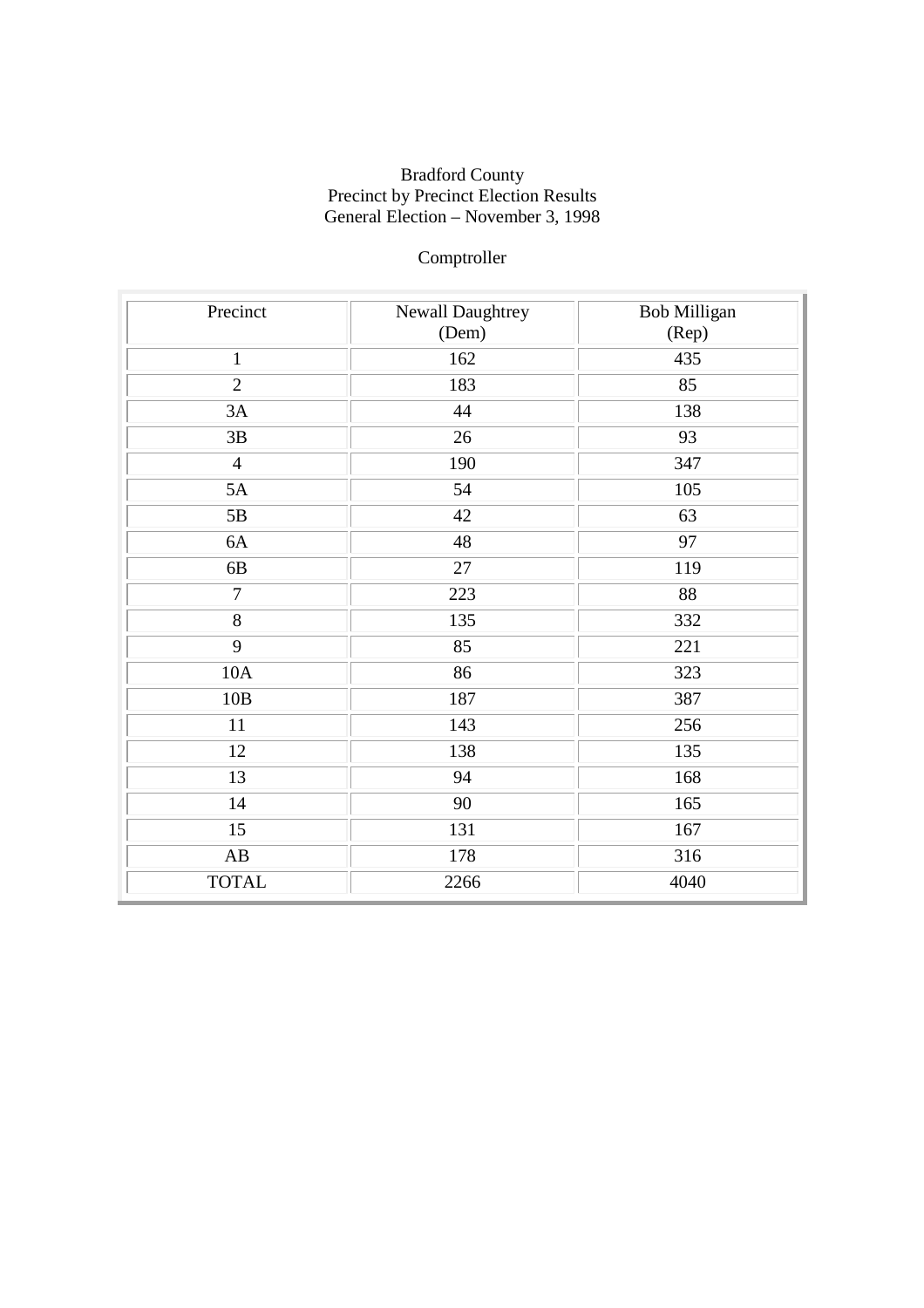### Treasurer

| Precinct               | <b>Bill Nelson</b> | Tim Ireland |
|------------------------|--------------------|-------------|
|                        | (Dem)              | (Rep)       |
| $\mathbf{1}$           | 310                | 312         |
| $\overline{2}$         | 207                | 60          |
| 3A                     | 79                 | 107         |
| 3B                     | 58                 | 61          |
| $\overline{4}$         | 353                | 201         |
| 5A                     | 100                | 61          |
| 5B                     | 68                 | 43          |
| 6A                     | 85                 | 64          |
| $6B$                   | 85                 | 66          |
| $\overline{7}$         | 255                | 50          |
| $\overline{8}$         | 252                | 214         |
| 9                      | 185                | 124         |
| 10A                    | 191                | 219         |
| 10B                    | 329                | 249         |
| 11                     | 233                | 171         |
| 12                     | 183                | 86          |
| $\overline{13}$        | 156                | 103         |
| 14                     | 168                | 101         |
| $\overline{15}$        | 199                | 104         |
| $\mathbf{A}\mathbf{B}$ | 292                | 205         |
| <b>TOTAL</b>           | 3788               | 2601        |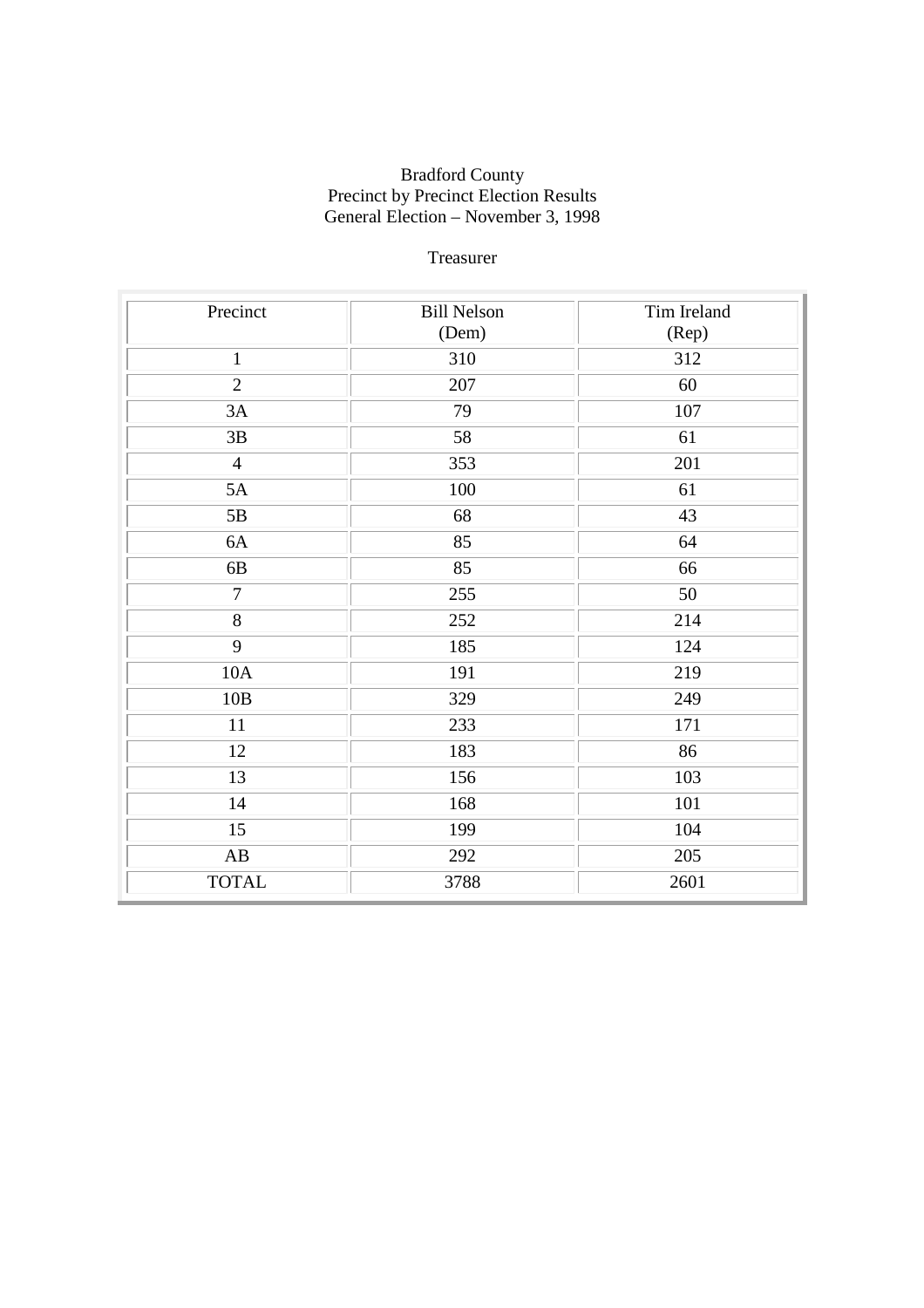### Commissioner of Education

| Precinct               | Peter Rudy Wallace<br>(Dem) | Tom Gallagher<br>(Rep) |
|------------------------|-----------------------------|------------------------|
|                        |                             |                        |
| $\mathbf{1}$           | 169                         | 439                    |
| $\overline{2}$         | 175                         | 84                     |
| 3A                     | 41                          | 141                    |
| 3B                     | 36                          | 83                     |
| $\overline{4}$         | 221                         | 324                    |
| 5A                     | 65                          | 97                     |
| 5B                     | 40                          | 70                     |
| 6A                     | 52                          | 101                    |
| 6B                     | 34                          | 115                    |
| $\overline{7}$         | 224                         | 78                     |
| 8                      | 153                         | 314                    |
| 9                      | 89                          | 219                    |
| 10A                    | 96                          | 317                    |
| 10B                    | 209                         | 362                    |
| 11                     | 164                         | 237                    |
| 12                     | 148                         | 119                    |
| 13                     | 94                          | 166                    |
| 14                     | 82                          | 171                    |
| $\overline{15}$        | 141                         | 160                    |
| $\mathbf{A}\mathbf{B}$ | 179                         | 317                    |
| <b>TOTAL</b>           | 2412                        | 3914                   |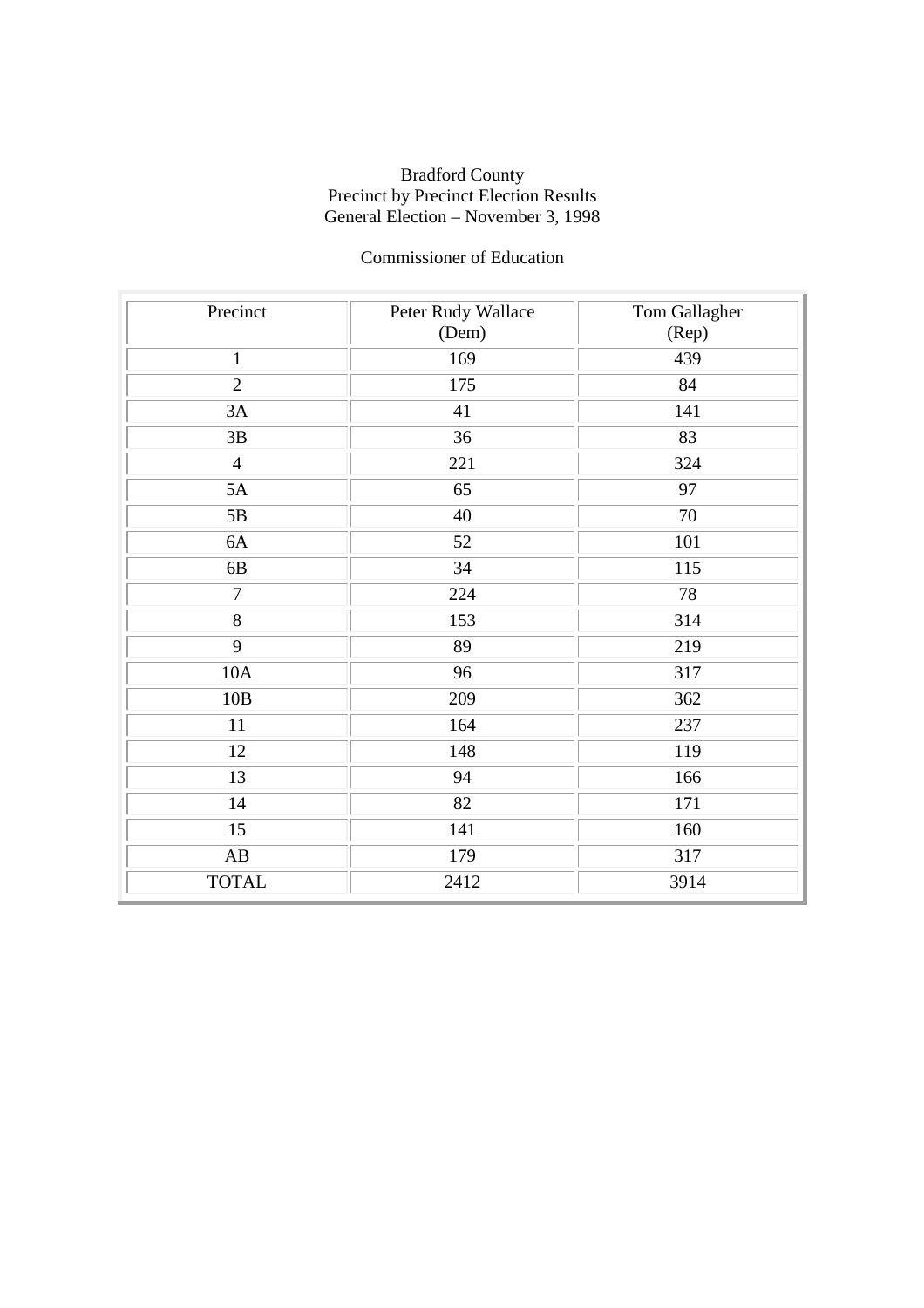# Commissioner of Agriculture

| Precinct               | <b>Bob Crawford</b> | <b>Rich Faircloth</b> |
|------------------------|---------------------|-----------------------|
|                        | (Dem)               | (Rep)                 |
| $\mathbf{1}$           | 426                 | 198                   |
| $\overline{2}$         | 220                 | 43                    |
| 3A                     | 108                 | $77 \,$               |
| $3\mathrm{B}$          | 81                  | 41                    |
| $\overline{4}$         | 423                 | 131                   |
| 5A                     | 109                 | 51                    |
| 5B                     | 81                  | 30                    |
| 6A                     | 108                 | 45                    |
| 6B                     | 107                 | 42                    |
| $\overline{7}$         | 276                 | 30                    |
| $\overline{8}$         | 321                 | 152                   |
| 9                      | 220                 | 92                    |
| 10A                    | 249                 | 168                   |
| 10B                    | 320                 | 256                   |
| 11                     | 275                 | 132                   |
| 12                     | 203                 | 67                    |
| 13                     | 177                 | 82                    |
| 14                     | 182                 | $77 \,$               |
| $\overline{15}$        | 225                 | $\overline{73}$       |
| $\mathbf{A}\mathbf{B}$ | 315                 | 186                   |
| <b>TOTAL</b>           | 4426                | 1973                  |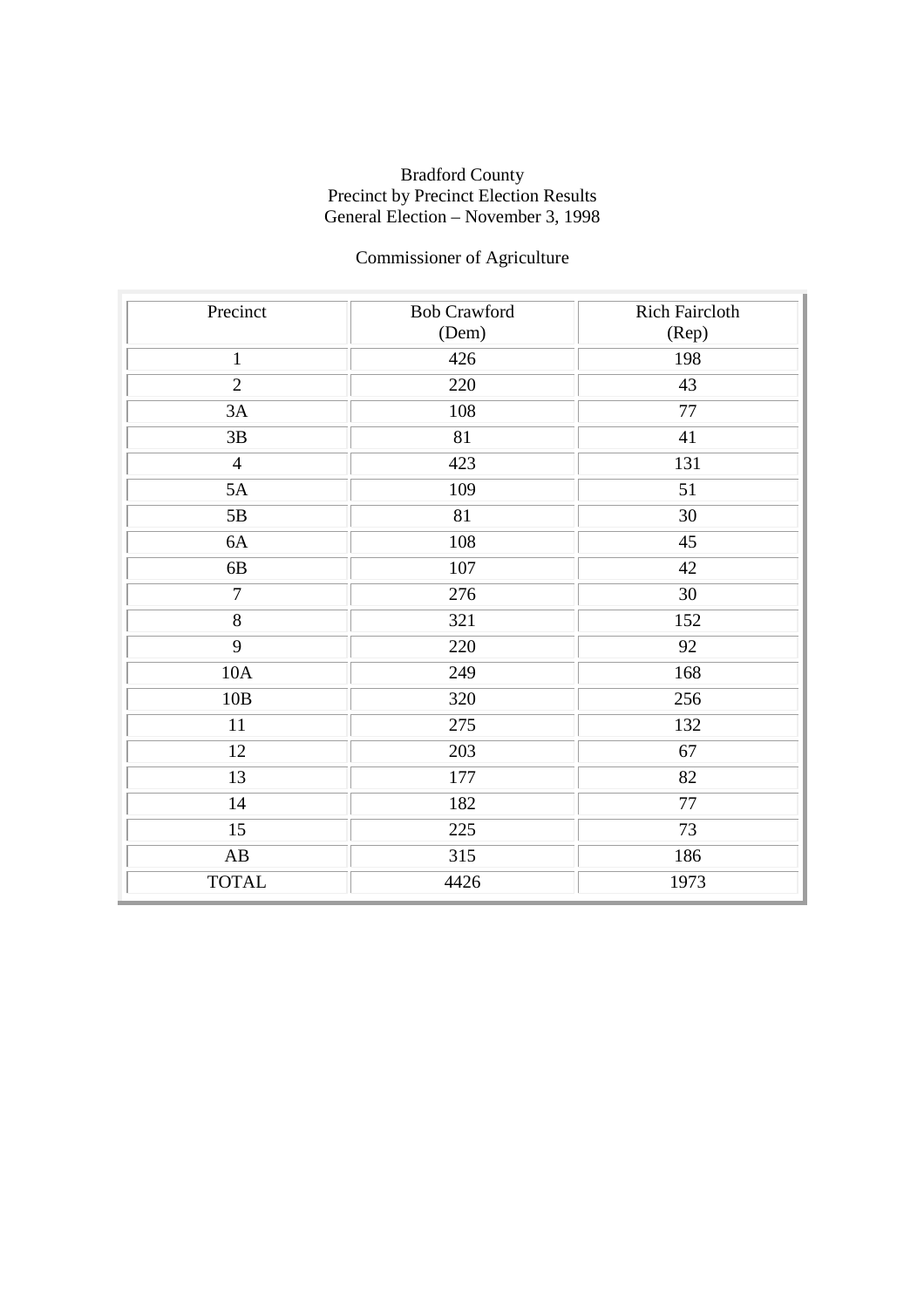## County Commissioner District 2

| Precinct     | Doyle Thomas<br>(Dem) | <b>Janet Starling</b><br>(Rep) |
|--------------|-----------------------|--------------------------------|
|              | 362                   | 277                            |
| 3A           | 127                   | 64                             |
|              | 391                   | 178                            |
| 5B           | 72                    | 44                             |
| 6A           | 99                    | 55                             |
| AB           | 65                    | 64                             |
| <b>TOTAL</b> | 1116                  | 682                            |

Bradford County Precinct by Precinct Election Results General Election – November 3, 1998

### School Board Member - District 5

| Precinct       | Jerome Kelley<br>(Dem) | Jim Biggs<br>(Rep) |
|----------------|------------------------|--------------------|
| 6 <sub>B</sub> | 70                     | 80                 |
| 12             | 167                    | 105                |
| 13             | 150                    | 115                |
| 14             | 108                    | 151                |
| 15             | 288                    | 36                 |
| AB             | 58                     | 45                 |
| <b>TOTAL</b>   | 841                    | 532                |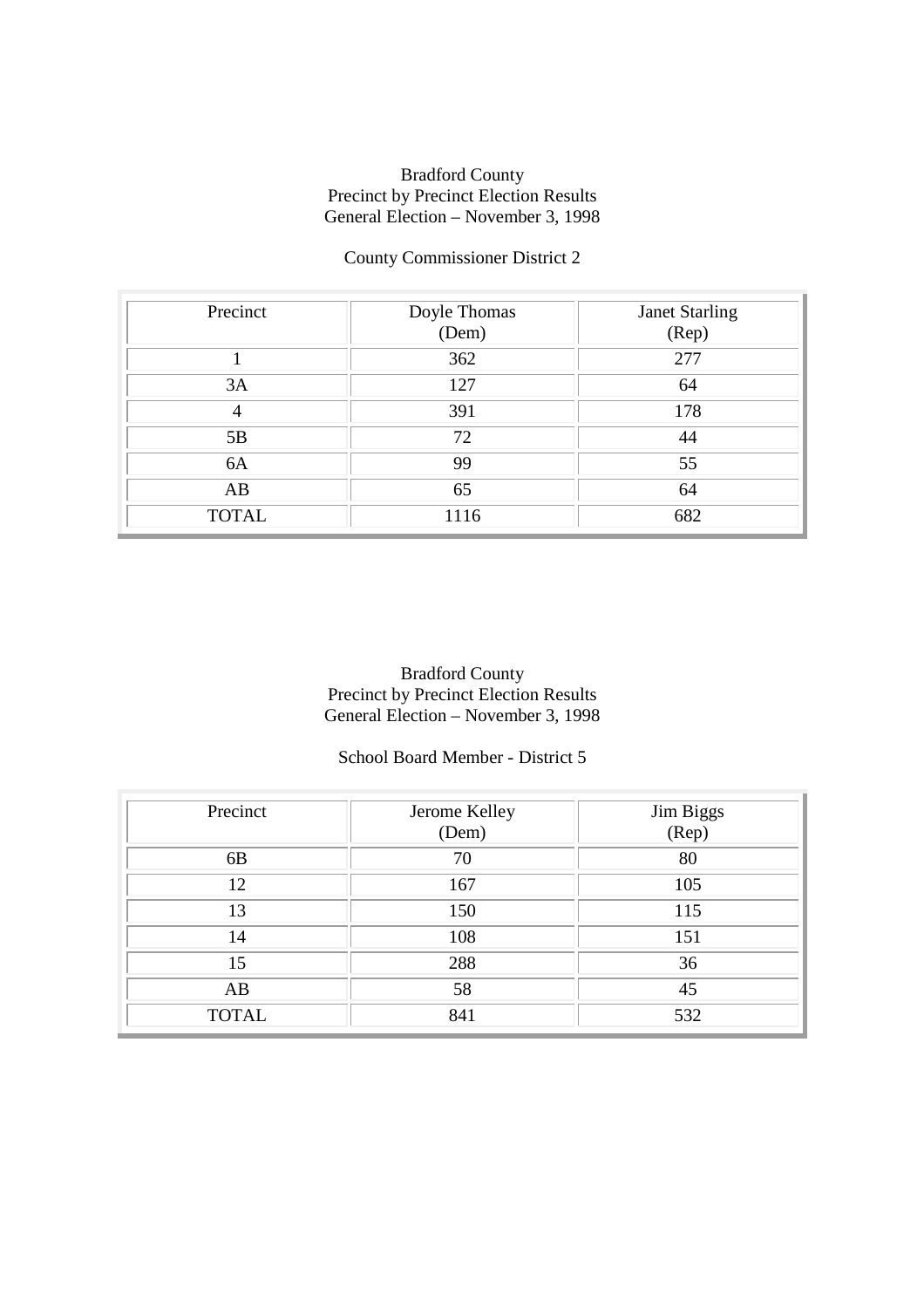# Supreme Court Justice Major B. Harding

| Precinct               | Yes  | $\rm No$        |
|------------------------|------|-----------------|
| $\mathbf{1}$           | 275  | 279             |
| $\overline{2}$         | 164  | 73              |
| 3A                     | 78   | 95              |
| $3\mathrm{B}$          | 64   | 47              |
| $\overline{4}$         | 282  | 209             |
| 5A                     | 82   | 58              |
| 5B                     | 71   | 32              |
| 6A                     | 69   | 65              |
| 6B                     | 62   | 74              |
| $\overline{7}$         | 217  | $\overline{75}$ |
| $\overline{8}$         | 264  | 168             |
| $\overline{9}$         | 144  | 126             |
| 10A                    | 192  | 192             |
| $10B$                  | 342  | 164             |
| $11\,$                 | 210  | 139             |
| 12                     | 164  | 87              |
| 13                     | 154  | 82              |
| 14                     | 154  | 85              |
| $\overline{15}$        | 152  | 103             |
| $\mathbf{A}\mathbf{B}$ | 250  | 194             |
| <b>TOTAL</b>           | 3390 | 2347            |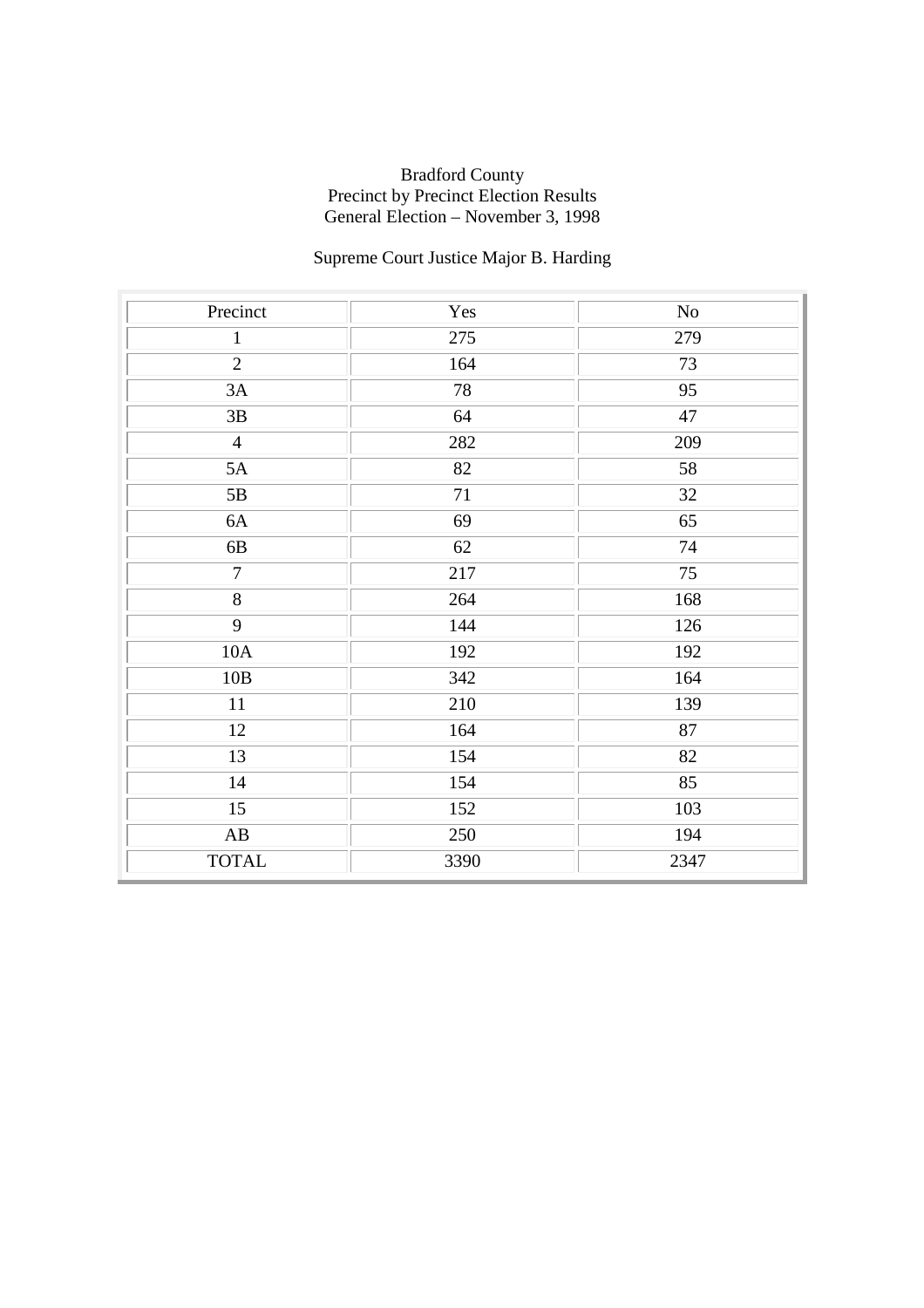## First District Court of Appeal Judge Michael E. Allen

| Precinct               | Yes  | No               |
|------------------------|------|------------------|
| $\mathbf{1}$           | 271  | 275              |
| $\overline{2}$         | 165  | 66               |
| 3A                     | 82   | 89               |
| $3\mathrm{B}$          | 62   | 48               |
| $\overline{4}$         | 283  | 204              |
| 5A                     | 83   | 58               |
| 5B                     | 63   | 39               |
| 6A                     | 70   | 68               |
| $6\mathrm{B}$          | 57   | $77\,$           |
| $\overline{7}$         | 220  | $\overline{70}$  |
| $\overline{8}$         | 250  | 172              |
| 9                      | 141  | 131              |
| 10A                    | 190  | 192              |
| 10B                    | 335  | 167              |
| $11\,$                 | 201  | 145              |
| 12                     | 173  | 76               |
| 13                     | 155  | 80               |
| 14                     | 153  | 87               |
| $\overline{15}$        | 147  | $\overline{107}$ |
| $\mathbf{A}\mathbf{B}$ | 252  | 191              |
| <b>TOTAL</b>           | 3353 | 2342             |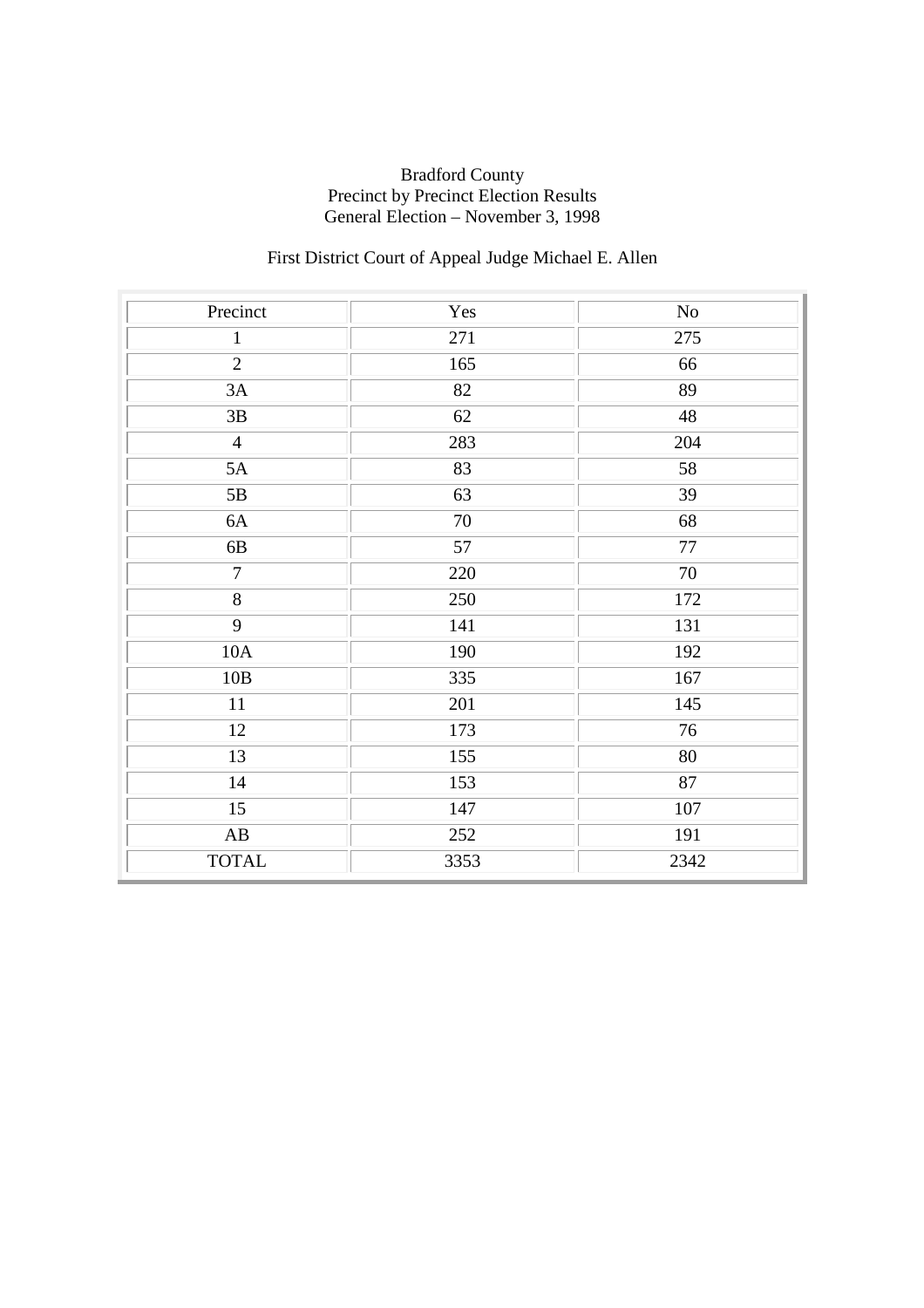## First District Court of Appeal Judge Edward T. Barfield

| Precinct               | Yes  | $\rm No$        |
|------------------------|------|-----------------|
| $\mathbf{1}$           | 260  | 284             |
| $\overline{2}$         | 163  | 74              |
| 3A                     | 77   | 94              |
| $3\mathrm{B}$          | 58   | 49              |
| $\overline{4}$         | 281  | 203             |
| 5A                     | 76   | 64              |
| $5\mathrm{B}$          | 58   | 43              |
| 6A                     | 70   | 67              |
| 6B                     | 58   | 75              |
| $\overline{7}$         | 213  | $\overline{81}$ |
| $\overline{8}$         | 239  | 177             |
| $\overline{9}$         | 139  | 130             |
| 10A                    | 183  | 193             |
| 10B                    | 321  | 176             |
| 11                     | 190  | 153             |
| 12                     | 155  | 91              |
| 13                     | 149  | 86              |
| 14                     | 159  | 90              |
| $\overline{15}$        | 143  | 105             |
| $\mathbf{A}\mathbf{B}$ | 250  | 190             |
| <b>TOTAL</b>           | 3242 | 2425            |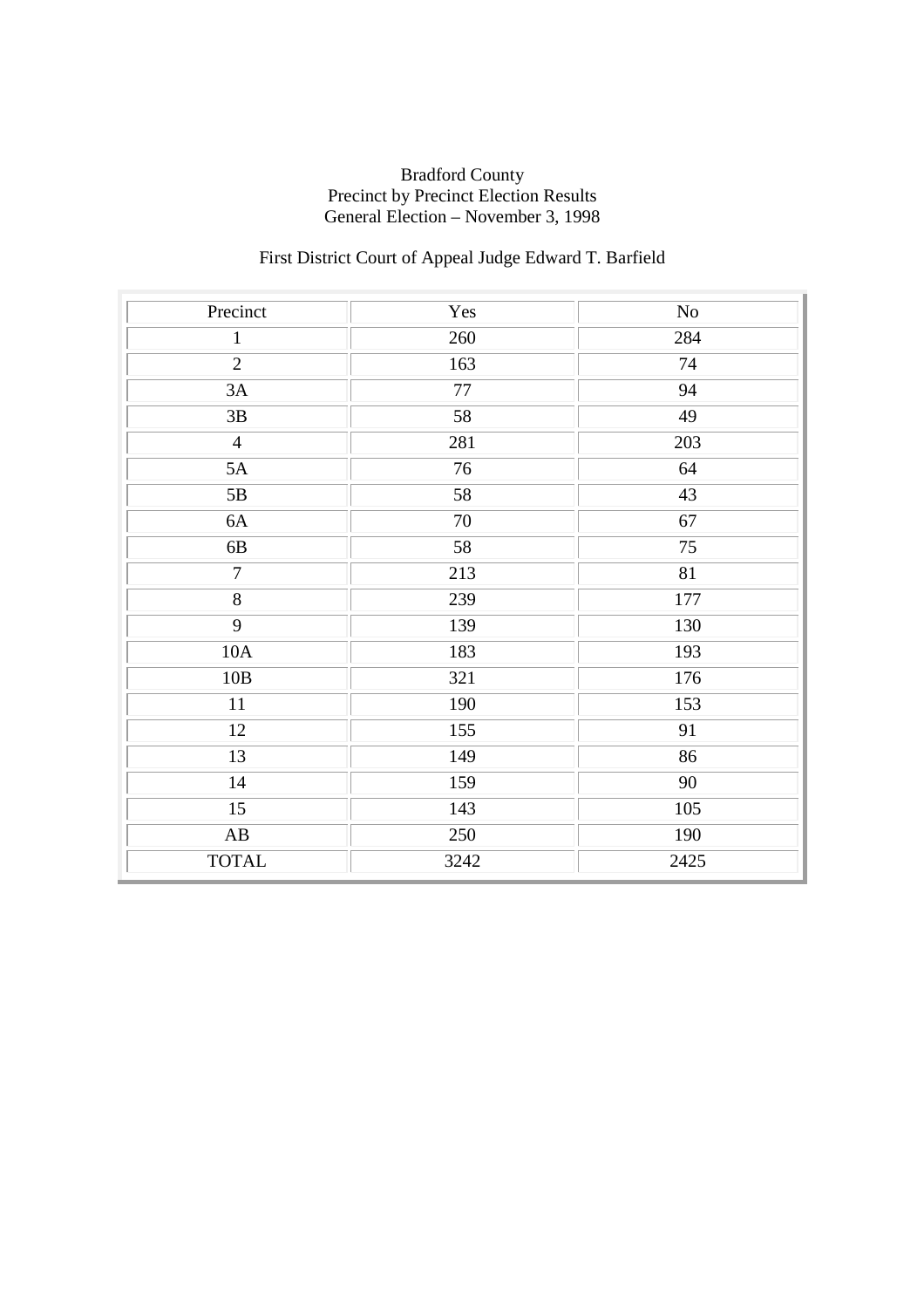## First District Court of Appeal Judge Anne Cawthon Booth

| Precinct               | Yes  | $\rm No$ |
|------------------------|------|----------|
| $\mathbf{1}$           | 271  | 271      |
| $\overline{2}$         | 153  | 79       |
| 3A                     | 78   | 92       |
| 3B                     | 59   | 49       |
| $\overline{4}$         | 277  | 202      |
| 5A                     | 82   | 59       |
| $5\mathrm{B}$          | 62   | 40       |
| 6A                     | 65   | 70       |
| 6B                     | 56   | 76       |
| $\overline{7}$         | 228  | 65       |
| $\overline{8}$         | 243  | 175      |
| $\overline{9}$         | 138  | 133      |
| 10A                    | 177  | 197      |
| 10B                    | 328  | 163      |
| 11                     | 200  | 148      |
| 12                     | 159  | 87       |
| 13                     | 154  | 84       |
| 14                     | 152  | 87       |
| $\overline{15}$        | 141  | 111      |
| $\mathbf{A}\mathbf{B}$ | 256  | 184      |
| <b>TOTAL</b>           | 3279 | 2372     |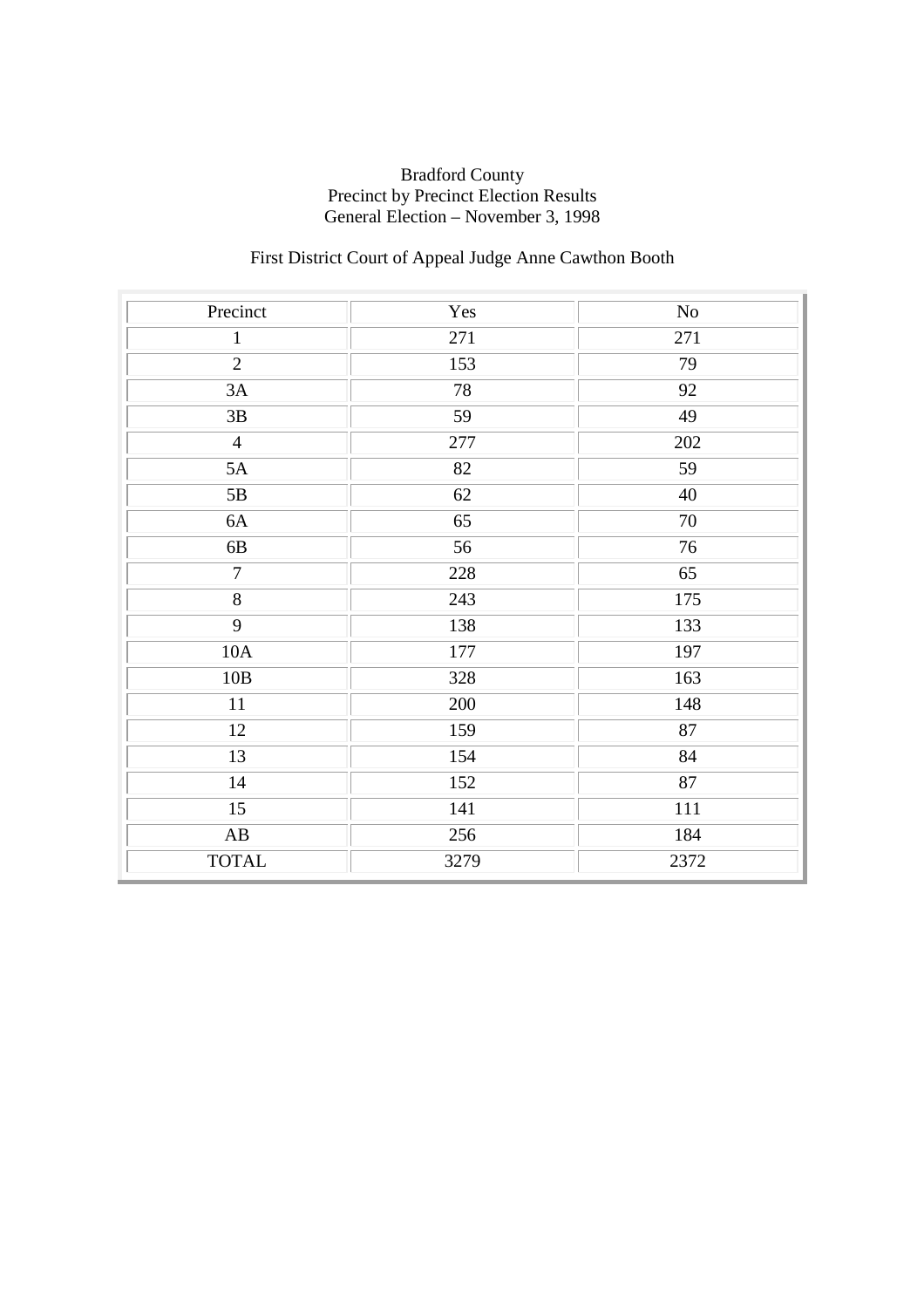## First District Court of Appeal Judge Charles J. Kahn, Jr.

| Precinct               | Yes  | $\rm No$        |
|------------------------|------|-----------------|
| $\mathbf{1}$           | 265  | 268             |
| $\overline{2}$         | 151  | 73              |
| 3A                     | 80   | 91              |
| 3B                     | 57   | 49              |
| $\overline{4}$         | 273  | 209             |
| 5A                     | 81   | 60              |
| 5B                     | 62   | $\overline{39}$ |
| 6A                     | 66   | 68              |
| $6\mathrm{B}$          | 62   | 71              |
| $\overline{7}$         | 214  | $\overline{71}$ |
| $\overline{8}$         | 244  | 175             |
| $\overline{9}$         | 134  | 133             |
| 10A                    | 172  | 198             |
| 10B                    | 317  | 172             |
| 11                     | 195  | 145             |
| 12                     | 151  | 90              |
| 13                     | 144  | 91              |
| 14                     | 140  | 95              |
| $\overline{15}$        | 139  | 110             |
| $\mathbf{A}\mathbf{B}$ | 247  | 191             |
| <b>TOTAL</b>           | 3194 | 2399            |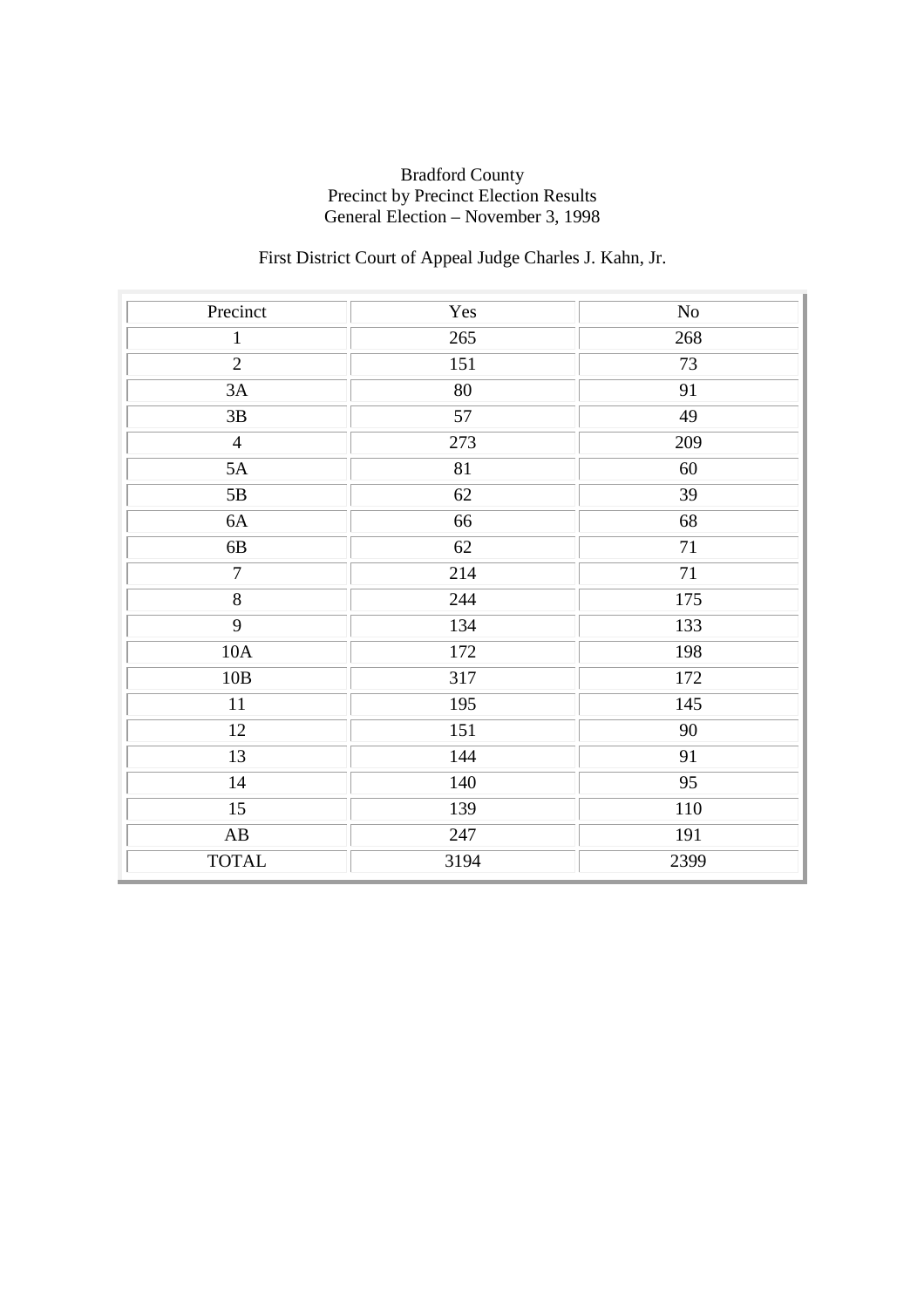## First District Court of Appeal Judge Phil Padovano

| Precinct               | Yes  | $\rm No$        |
|------------------------|------|-----------------|
| $\mathbf{1}$           | 251  | 285             |
| $\overline{2}$         | 145  | 82              |
| 3A                     | 77   | 94              |
| 3B                     | 54   | 51              |
| $\overline{4}$         | 253  | 225             |
| 5A                     | 75   | 62              |
| 5B                     | 59   | 40              |
| 6A                     | 69   | 65              |
| 6B                     | 53   | $77\,$          |
| $\overline{7}$         | 208  | $\overline{76}$ |
| $\overline{8}$         | 232  | 183             |
| $\overline{9}$         | 127  | 138             |
| 10A                    | 168  | 203             |
| 10B                    | 309  | 174             |
| $11\,$                 | 185  | 155             |
| 12                     | 152  | 90              |
| 13                     | 138  | 94              |
| 14                     | 129  | 108             |
| $\overline{15}$        | 137  | 109             |
| $\mathbf{A}\mathbf{B}$ | 232  | 203             |
| <b>TOTAL</b>           | 3053 | 2514            |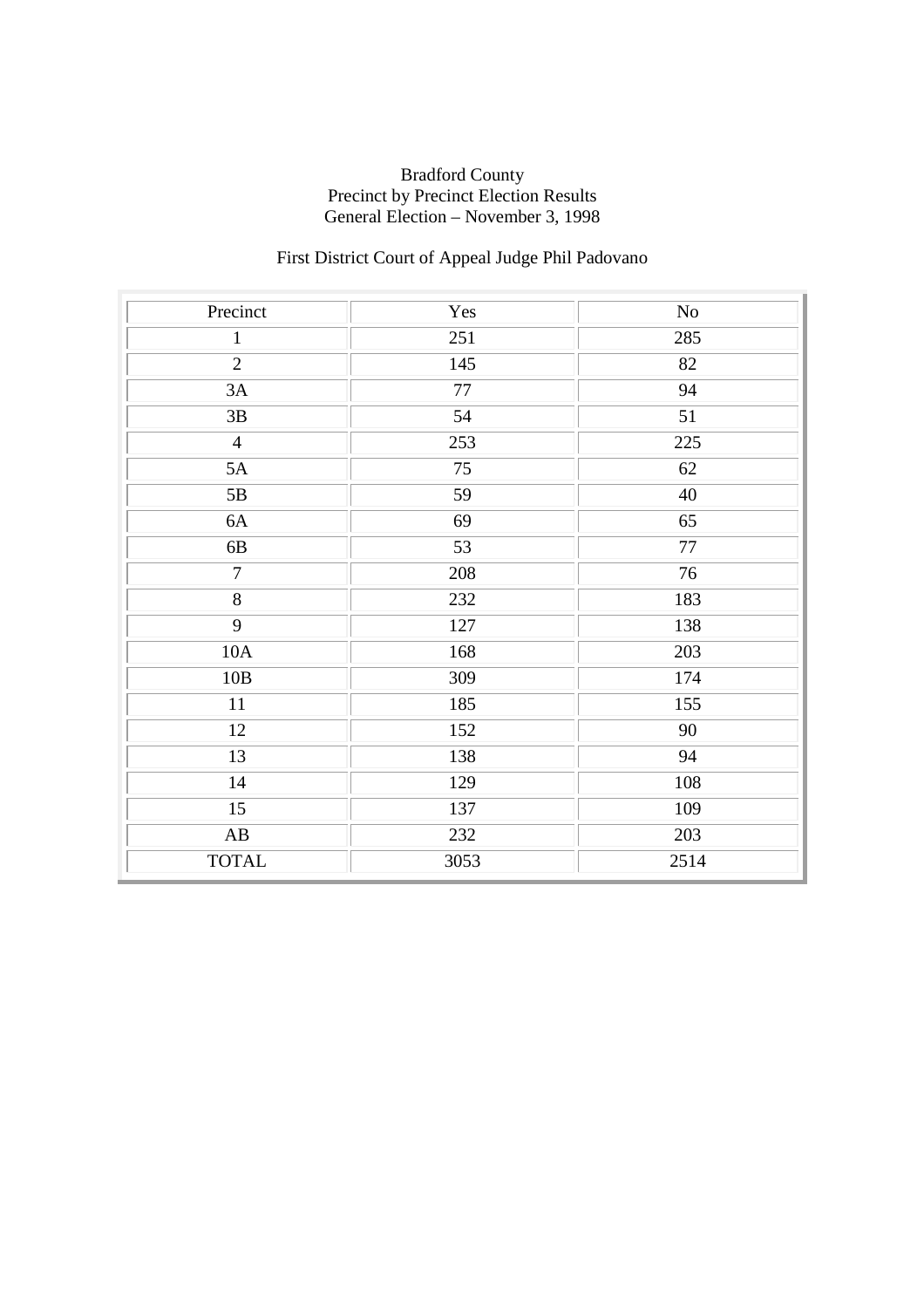## First District Court of Appeal Judge James R. Wolf

| Precinct               | Yes  | $\rm No$        |
|------------------------|------|-----------------|
| $\mathbf{1}$           | 267  | 270             |
| $\overline{2}$         | 147  | $77\,$          |
| 3A                     | 80   | 91              |
| $3\mathrm{B}$          | 58   | 49              |
| $\overline{4}$         | 271  | 205             |
| 5A                     | 79   | 61              |
| $5\mathrm{B}$          | 63   | $\overline{37}$ |
| 6A                     | 71   | 64              |
| 6B                     | 56   | 74              |
| $\overline{7}$         | 220  | 74              |
| $\overline{8}$         | 243  | 174             |
| $\overline{9}$         | 136  | 133             |
| 10A                    | 182  | 189             |
| 10B                    | 319  | 169             |
| 11                     | 197  | 144             |
| 12                     | 155  | 87              |
| 13                     | 154  | 81              |
| 14                     | 144  | 92              |
| $\overline{15}$        | 143  | 107             |
| $\mathbf{A}\mathbf{B}$ | 244  | 191             |
| <b>TOTAL</b>           | 3229 | 2369            |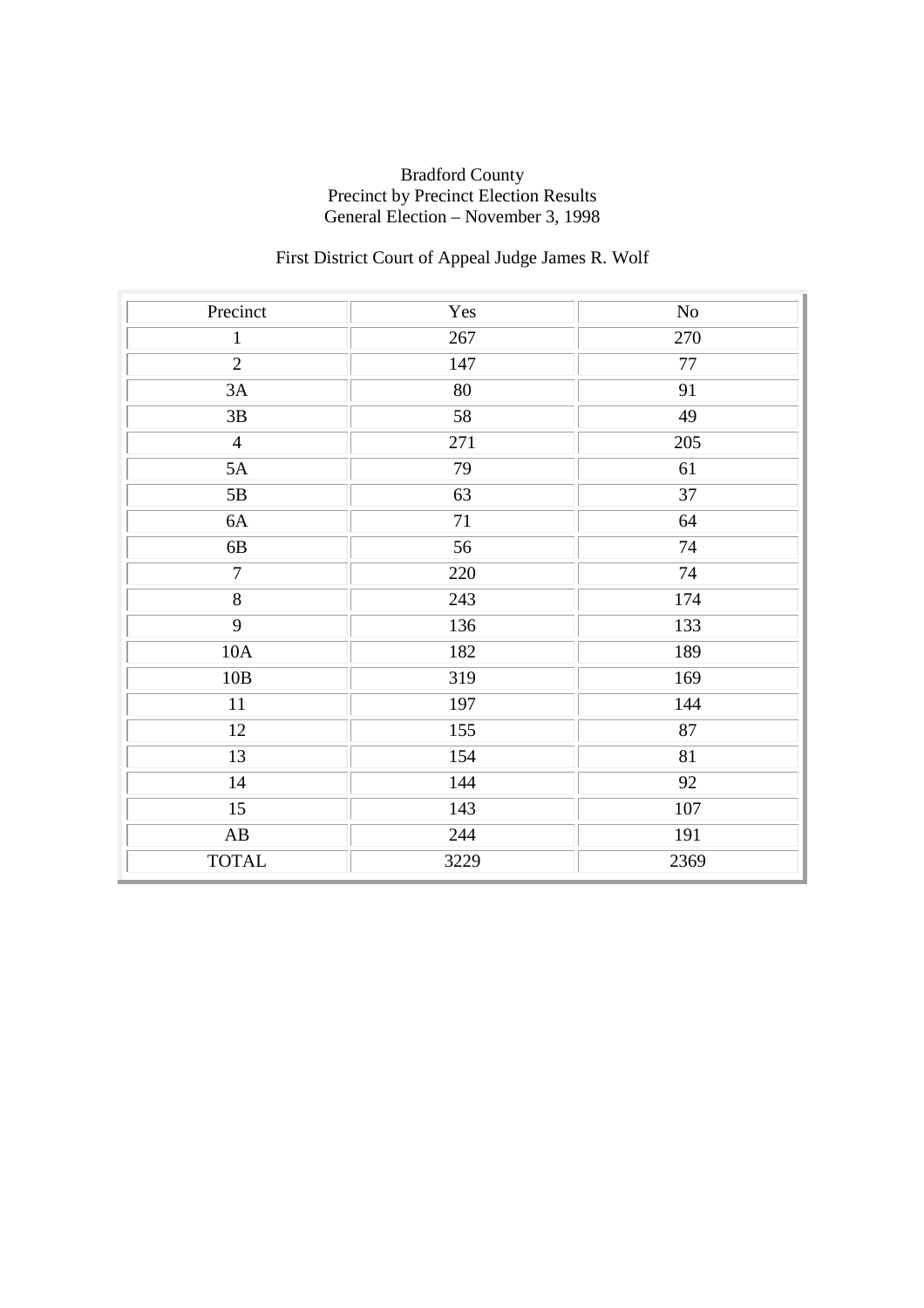| Precinct               | Yes  | No   |
|------------------------|------|------|
| $\mathbf{1}$           | 253  | 326  |
| $\overline{2}$         | 116  | 115  |
| 3A                     | 52   | 127  |
| 3B                     | 46   | 72   |
| $\overline{4}$         | 230  | 291  |
| 5A                     | 68   | 84   |
| 5B                     | 53   | 52   |
| 6A                     | 55   | 86   |
| 6B                     | 54   | 91   |
| $\overline{7}$         | 178  | 114  |
| $\overline{8}$         | 199  | 244  |
| 9                      | 118  | 167  |
| 10A                    | 175  | 223  |
| 10B                    | 255  | 298  |
| 11                     | 181  | 198  |
| 12                     | 124  | 137  |
| 13                     | 118  | 131  |
| 14                     | 110  | 128  |
| $\overline{15}$        | 102  | 177  |
| $\mathbf{A}\mathbf{B}$ | 235  | 224  |
| <b>TOTAL</b>           | 2722 | 3285 |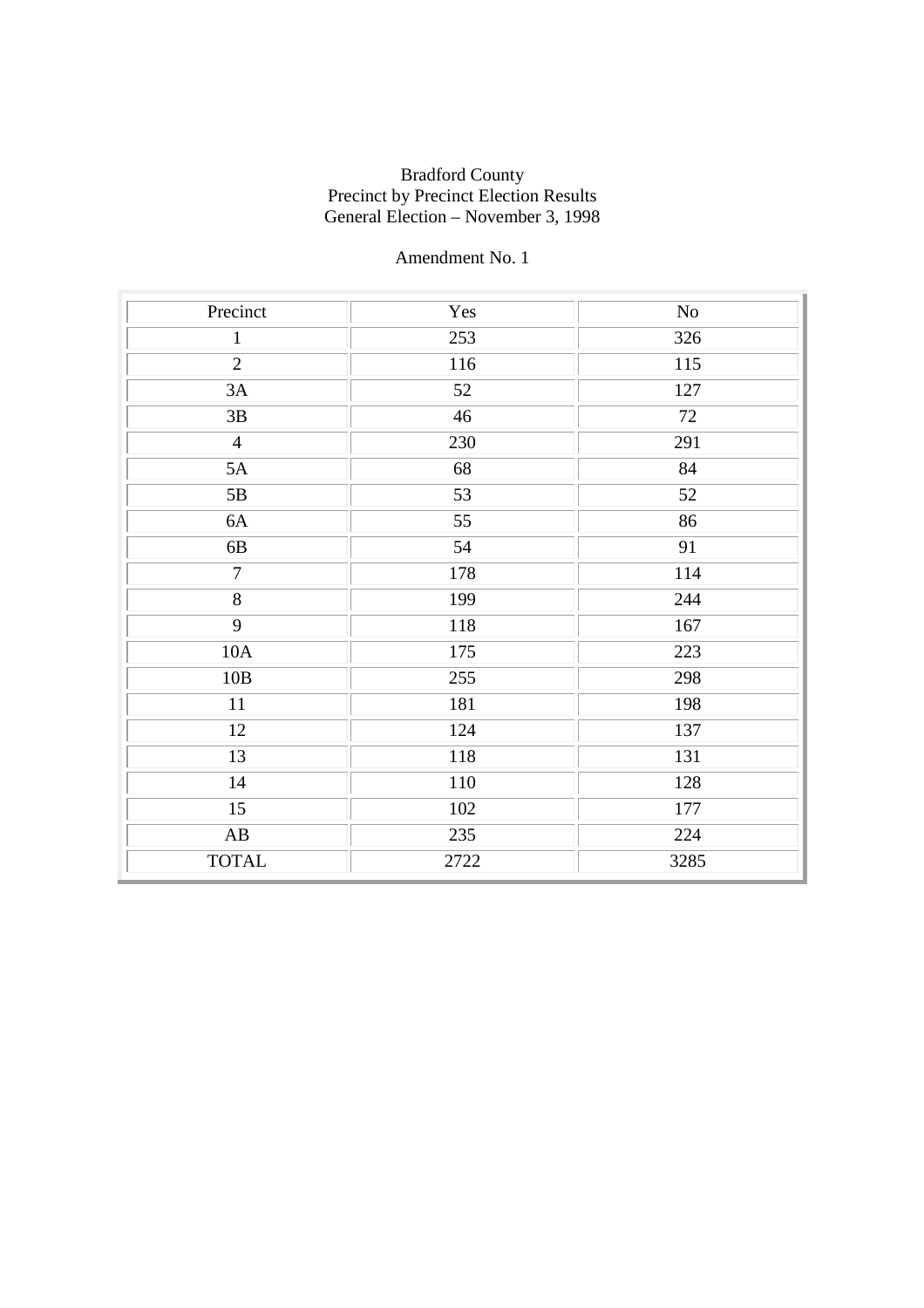| Precinct               | Yes  | No              |
|------------------------|------|-----------------|
| $\mathbf{1}$           | 415  | 164             |
| $\overline{2}$         | 147  | 75              |
| 3A                     | 125  | 55              |
| 3B                     | 83   | 37              |
| $\overline{4}$         | 357  | 174             |
| 5A                     | 116  | 39              |
| 5B                     | 71   | 35              |
| 6A                     | 115  | 32              |
| 6B                     | 105  | 38              |
| $\overline{7}$         | 191  | 112             |
| $\overline{8}$         | 312  | 141             |
| 9                      | 197  | 95              |
| 10A                    | 256  | 142             |
| 10B                    | 393  | 168             |
| 11                     | 267  | 122             |
| 12                     | 178  | 88              |
| 13                     | 185  | 63              |
| 14                     | 175  | 65              |
| $\overline{15}$        | 192  | $\overline{92}$ |
| $\mathbf{A}\mathbf{B}$ | 359  | 108             |
| <b>TOTAL</b>           | 4239 | 1845            |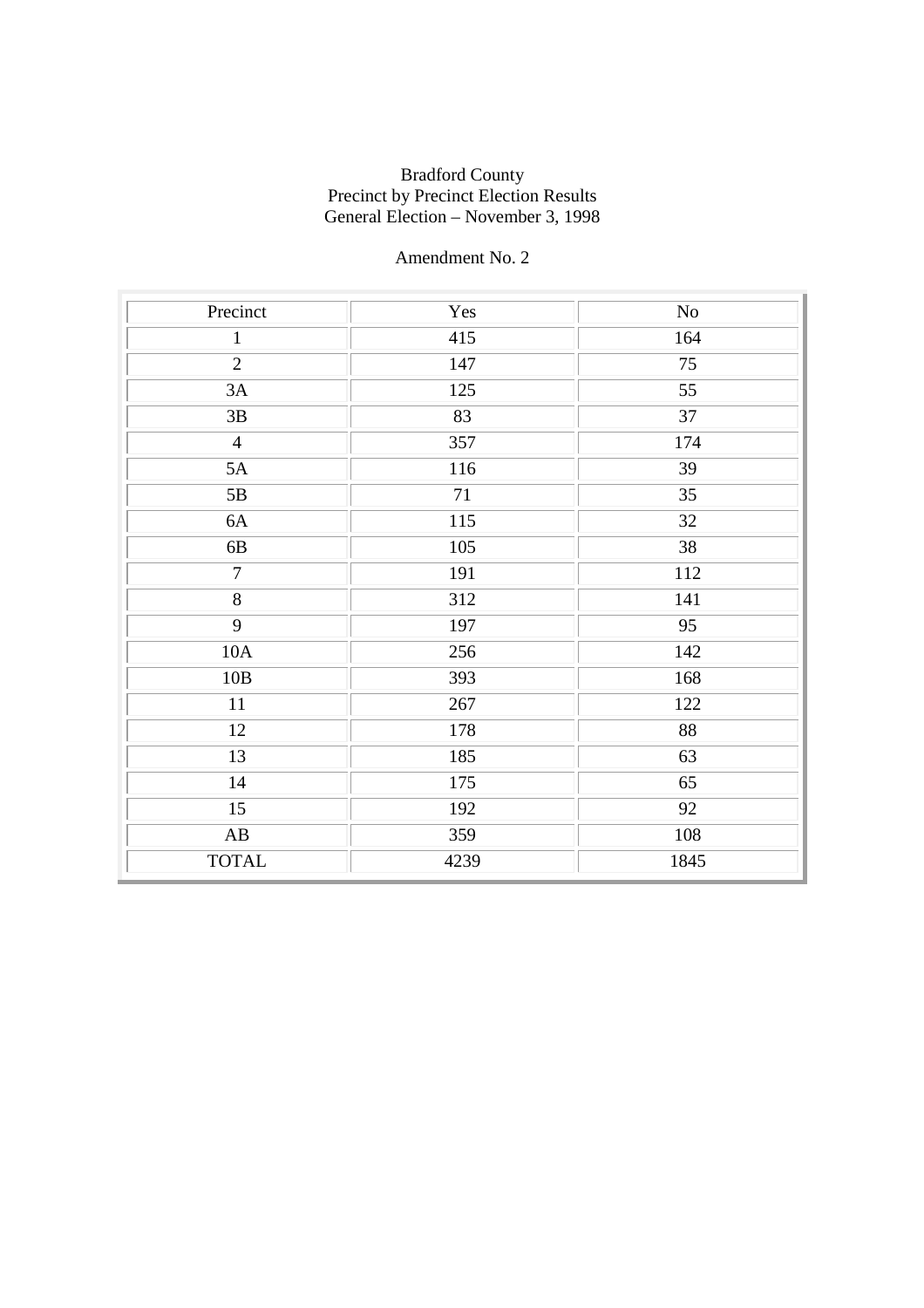| Precinct               | Yes  | $\rm No$ |
|------------------------|------|----------|
| $\mathbf{1}$           | 409  | 179      |
| $\overline{2}$         | 158  | 72       |
| 3A                     | 118  | 63       |
| 3B                     | 90   | 32       |
| $\overline{4}$         | 357  | 171      |
| 5A                     | 123  | 37       |
| 5B                     | 78   | 32       |
| 6A                     | 118  | 30       |
| 6B                     | 91   | 56       |
| $\overline{7}$         | 208  | 90       |
| $\overline{8}$         | 315  | 140      |
| 9                      | 192  | 102      |
| 10A                    | 252  | 147      |
| 10B                    | 369  | 197      |
| 11                     | 280  | 115      |
| 12                     | 189  | 81       |
| 13                     | 189  | 64       |
| 14                     | 169  | 68       |
| $\overline{15}$        | 190  | 102      |
| $\mathbf{A}\mathbf{B}$ | 360  | 121      |
| <b>TOTAL</b>           | 4255 | 1899     |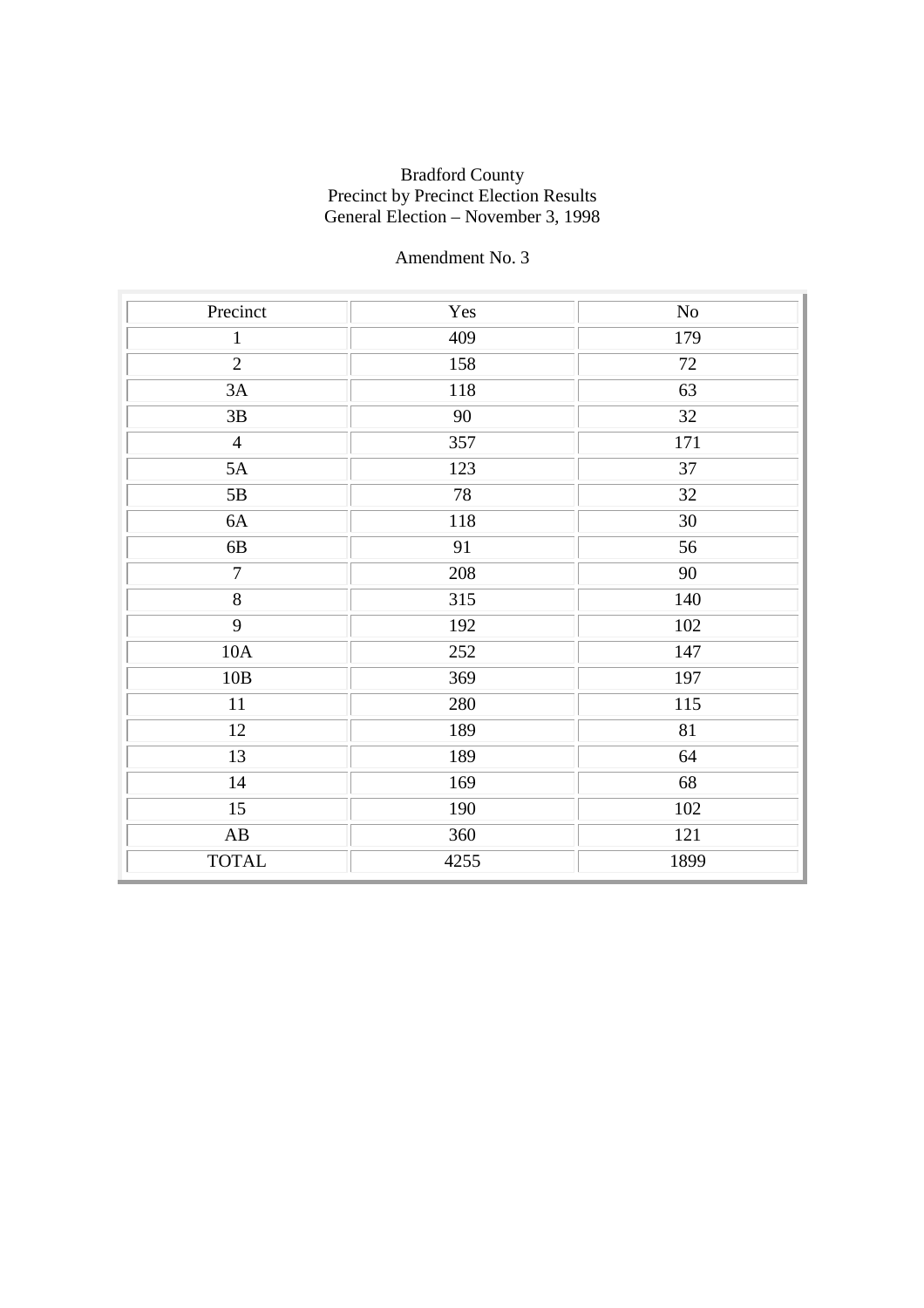| Precinct               | Yes  | $\rm No$ |
|------------------------|------|----------|
| $\mathbf{1}$           | 298  | 257      |
| $\overline{2}$         | 117  | 104      |
| 3A                     | 95   | 83       |
| $3\mathrm{B}$          | 56   | 57       |
| $\overline{4}$         | 307  | 197      |
| 5A                     | 96   | 51       |
| 5B                     | 52   | 46       |
| 6A                     | 83   | 56       |
| 6B                     | 73   | 66       |
| $\overline{7}$         | 181  | 99       |
| $\overline{8}$         | 255  | 170      |
| 9                      | 164  | 112      |
| 10A                    | 248  | 136      |
| 10B                    | 351  | 169      |
| 11                     | 212  | 153      |
| $\overline{12}$        | 153  | 97       |
| 13                     | 158  | 82       |
| 14                     | 131  | 95       |
| $\overline{15}$        | 156  | 114      |
| $\mathbf{A}\mathbf{B}$ | 323  | 122      |
| <b>TOTAL</b>           | 3509 | 2266     |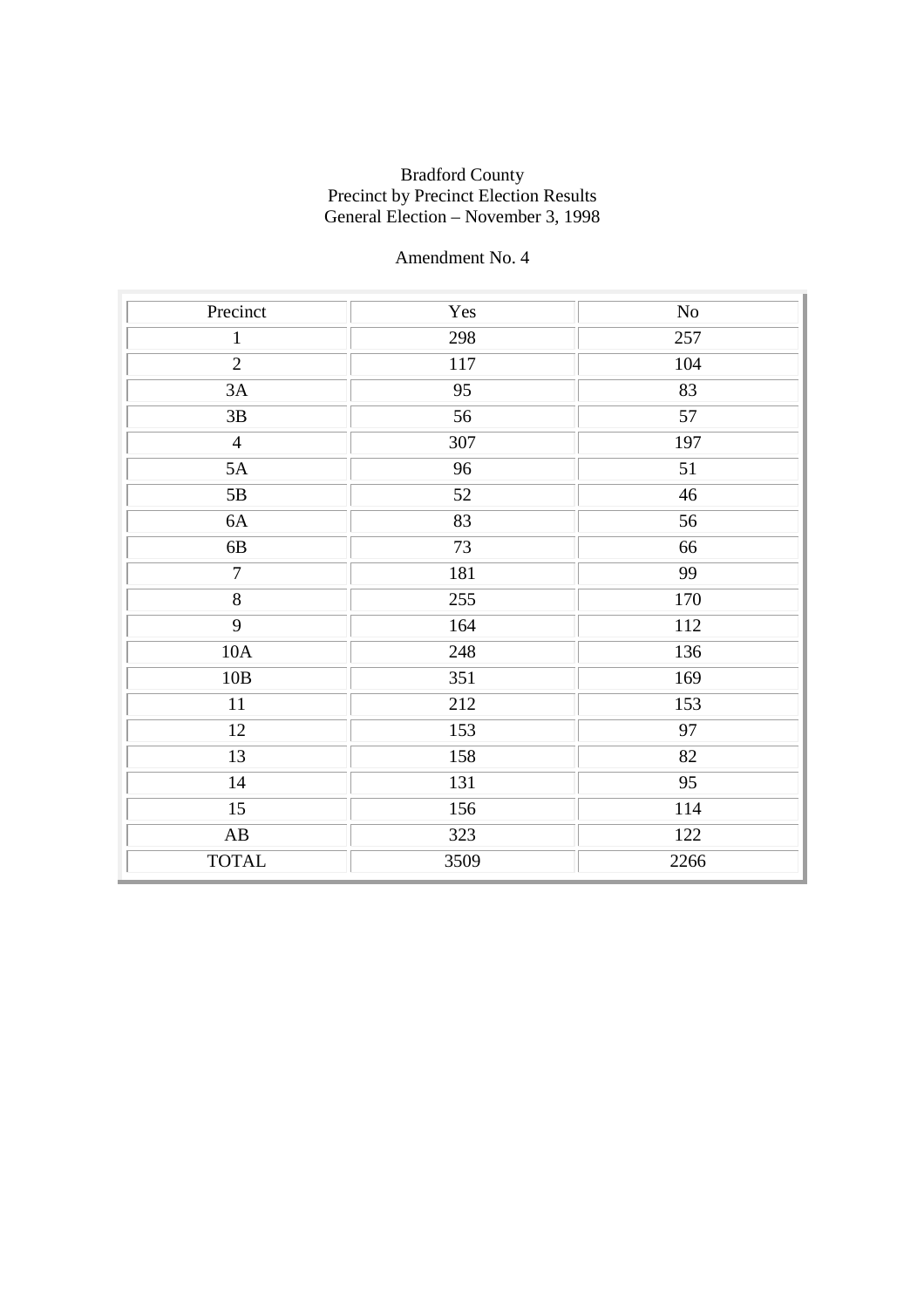| Precinct               | Yes  | $\rm No$ |
|------------------------|------|----------|
| $\mathbf{1}$           | 331  | 238      |
| $\overline{2}$         | 134  | 87       |
| 3A                     | 80   | 101      |
| 3B                     | 68   | 49       |
| $\overline{4}$         | 282  | 232      |
| 5A                     | 93   | 55       |
| $5\mathrm{B}$          | 65   | 39       |
| 6A                     | 72   | 74       |
| 6B                     | 74   | 69       |
| $\overline{7}$         | 189  | 103      |
| $\overline{8}$         | 264  | 186      |
| 9                      | 172  | 114      |
| 10A                    | 172  | 224      |
| 10B                    | 320  | 231      |
| $11\,$                 | 207  | 172      |
| 12                     | 156  | 108      |
| 13                     | 164  | 89       |
| 14                     | 130  | 104      |
| $\overline{15}$        | 139  | 138      |
| $\mathbf{A}\mathbf{B}$ | 265  | 203      |
| <b>TOTAL</b>           | 3377 | 2616     |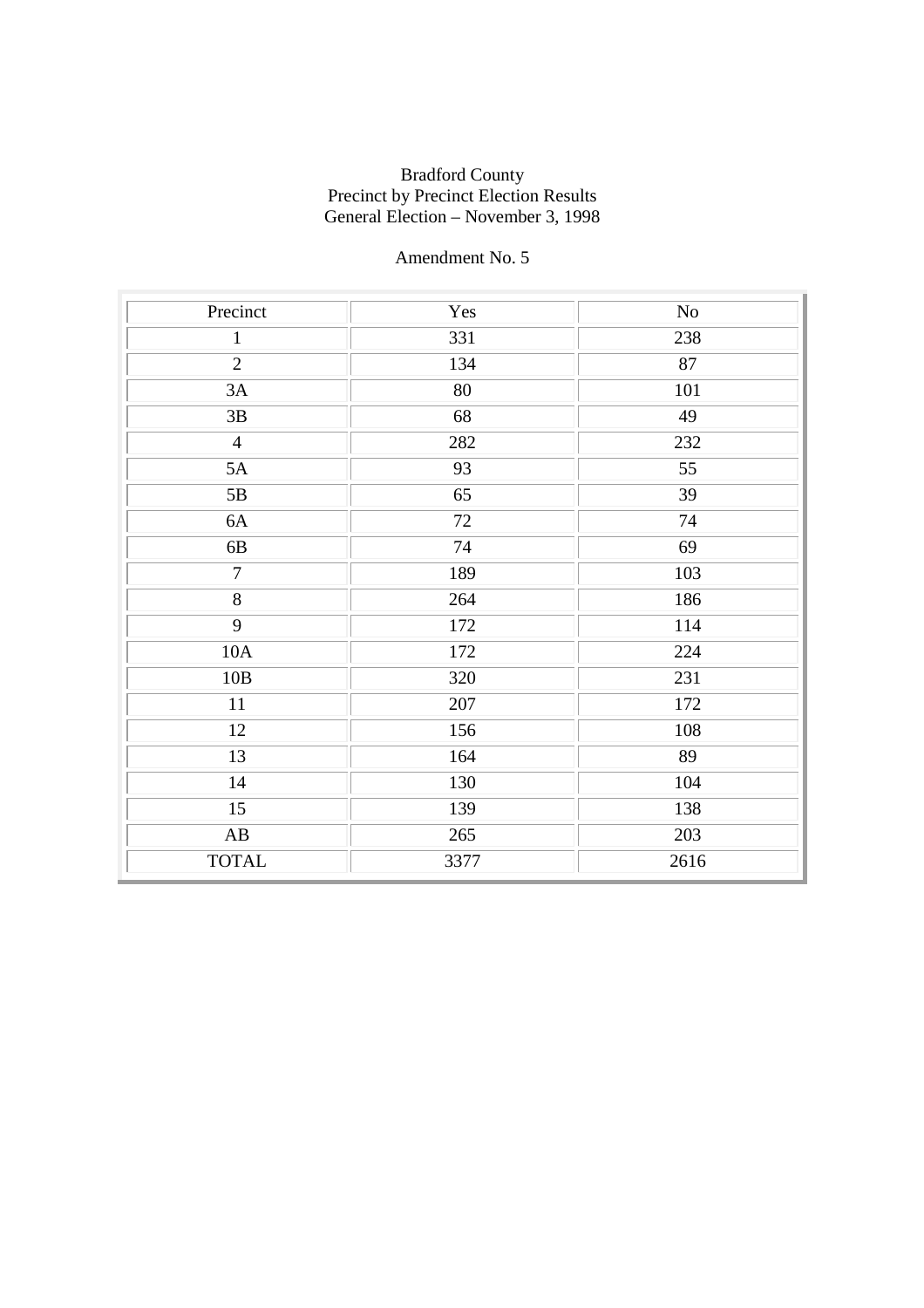| Precinct        | Yes  | No   |
|-----------------|------|------|
| $\mathbf{1}$    | 370  | 216  |
| $\overline{2}$  | 152  | 79   |
| 3A              | 104  | 76   |
| 3B              | 83   | 38   |
| $\overline{4}$  | 340  | 178  |
| 5A              | 109  | 48   |
| 5B              | 79   | 30   |
| 6A              | 98   | 46   |
| 6B              | 77   | 65   |
| $\overline{7}$  | 228  | 68   |
| $\overline{8}$  | 311  | 137  |
| 9               | 189  | 103  |
| 10A             | 210  | 190  |
| 10B             | 352  | 207  |
| $11\,$          | 249  | 131  |
| 12              | 186  | 82   |
| 13              | 179  | 72   |
| 14              | 163  | 76   |
| $\overline{15}$ | 177  | 108  |
| AB              | 325  | 152  |
| <b>TOTAL</b>    | 3981 | 2102 |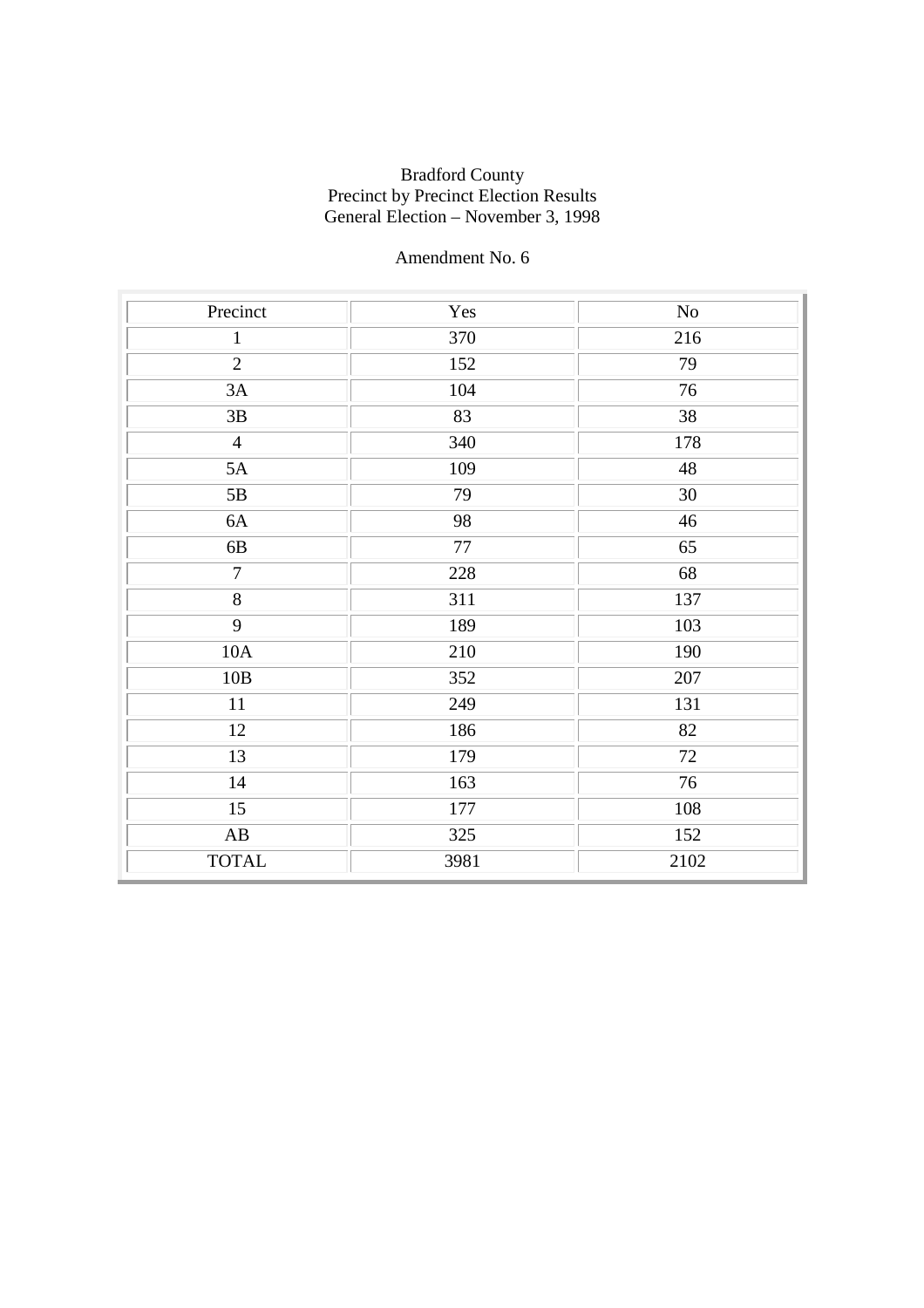| Precinct               | Yes  | No   |
|------------------------|------|------|
| $\mathbf{1}$           | 259  | 323  |
| $\overline{2}$         | 135  | 102  |
| 3A                     | 74   | 108  |
| 3B                     | 62   | 57   |
| $\overline{4}$         | 279  | 253  |
| 5A                     | 84   | 72   |
| 5B                     | 51   | 50   |
| 6A                     | 64   | 79   |
| 6B                     | 57   | 89   |
| $\overline{7}$         | 191  | 105  |
| $\overline{8}$         | 240  | 214  |
| 9                      | 145  | 142  |
| 10A                    | 193  | 212  |
| 10B                    | 294  | 261  |
| 11                     | 205  | 178  |
| 12                     | 154  | 114  |
| 13                     | 141  | 114  |
| 14                     | 128  | 106  |
| $\overline{15}$        | 114  | 171  |
| $\mathbf{A}\mathbf{B}$ | 238  | 230  |
| <b>TOTAL</b>           | 3108 | 2980 |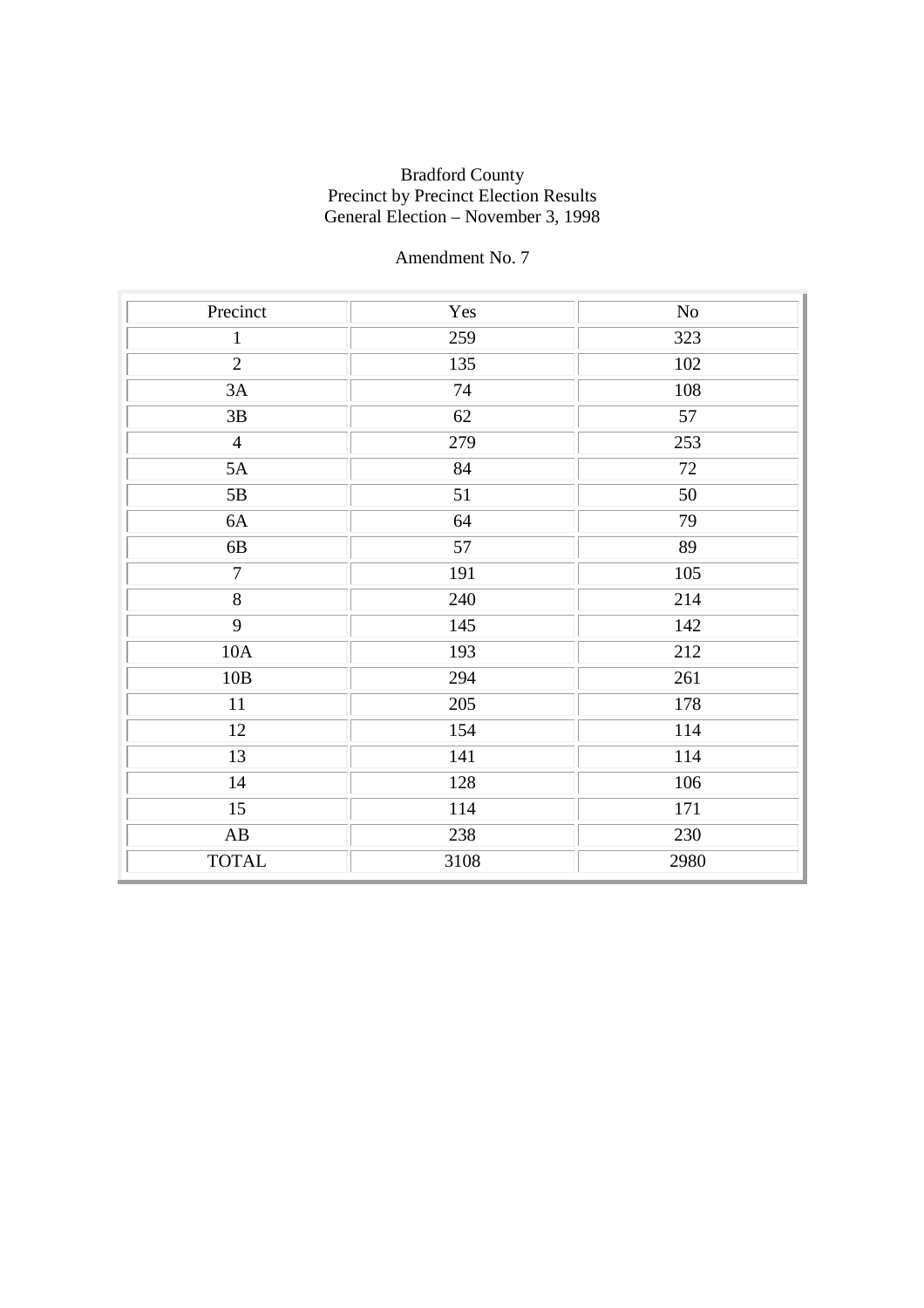| Precinct               | Yes  | $\rm No$ |
|------------------------|------|----------|
| $\mathbf{1}$           | 175  | 306      |
| $\overline{2}$         | 91   | 111      |
| 3A                     | 65   | 105      |
| 3B                     | 37   | 64       |
| $\overline{4}$         | 219  | 288      |
| 5A                     | 60   | 86       |
| 5B                     | 38   | 49       |
| 6A                     | 54   | $77\,$   |
| 6B                     | 48   | 93       |
| $\overline{7}$         | 118  | 124      |
| $\overline{8}$         | 176  | 237      |
| 9                      | 106  | 162      |
| 10A                    | 137  | 252      |
| 10B                    | 220  | 287      |
| $11\,$                 | 122  | 163      |
| 12                     | 106  | 125      |
| 13                     | 94   | 114      |
| 14                     | 83   | 116      |
| $\overline{15}$        | 90   | 163      |
| $\mathbf{A}\mathbf{B}$ | 186  | 241      |
| <b>TOTAL</b>           | 2225 | 3163     |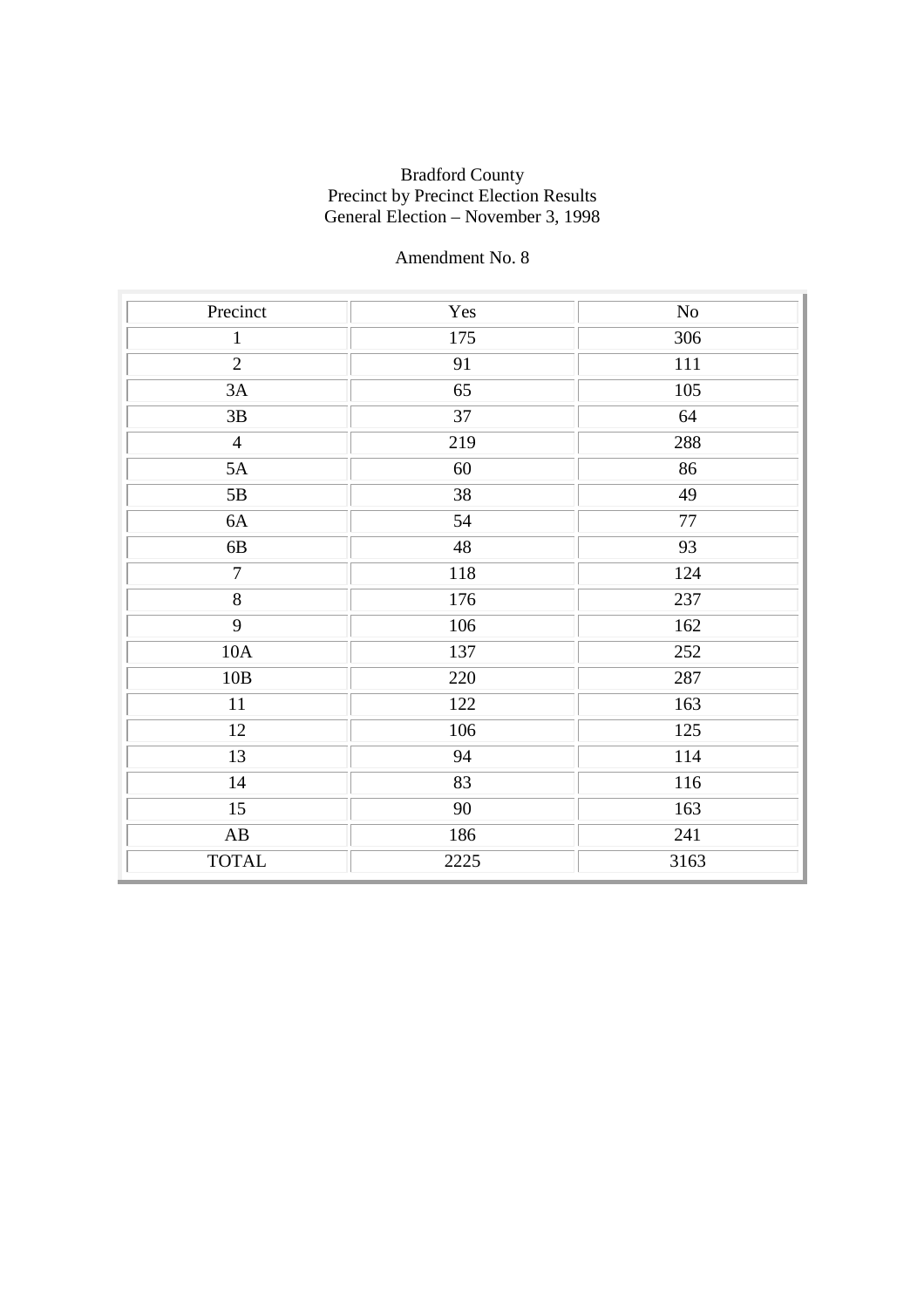| Precinct               | Yes  | $\rm No$ |
|------------------------|------|----------|
| $\mathbf{1}$           | 225  | 259      |
| $\overline{2}$         | 125  | 77       |
| 3A                     | 65   | 108      |
| 3B                     | 49   | 59       |
| $\overline{4}$         | 266  | 247      |
| 5A                     | 83   | 69       |
| 5B                     | 56   | 34       |
| 6A                     | 61   | 76       |
| 6B                     | 58   | 84       |
| $\overline{7}$         | 190  | 61       |
| $\overline{8}$         | 217  | 202      |
| 9                      | 130  | 139      |
| 10A                    | 158  | 238      |
| 10B                    | 267  | 244      |
| 11                     | 152  | 145      |
| 12                     | 158  | 82       |
| 13                     | 124  | 90       |
| 14                     | 105  | 97       |
| $\overline{15}$        | 125  | 140      |
| $\mathbf{A}\mathbf{B}$ | 247  | 188      |
| <b>TOTAL</b>           | 2861 | 2639     |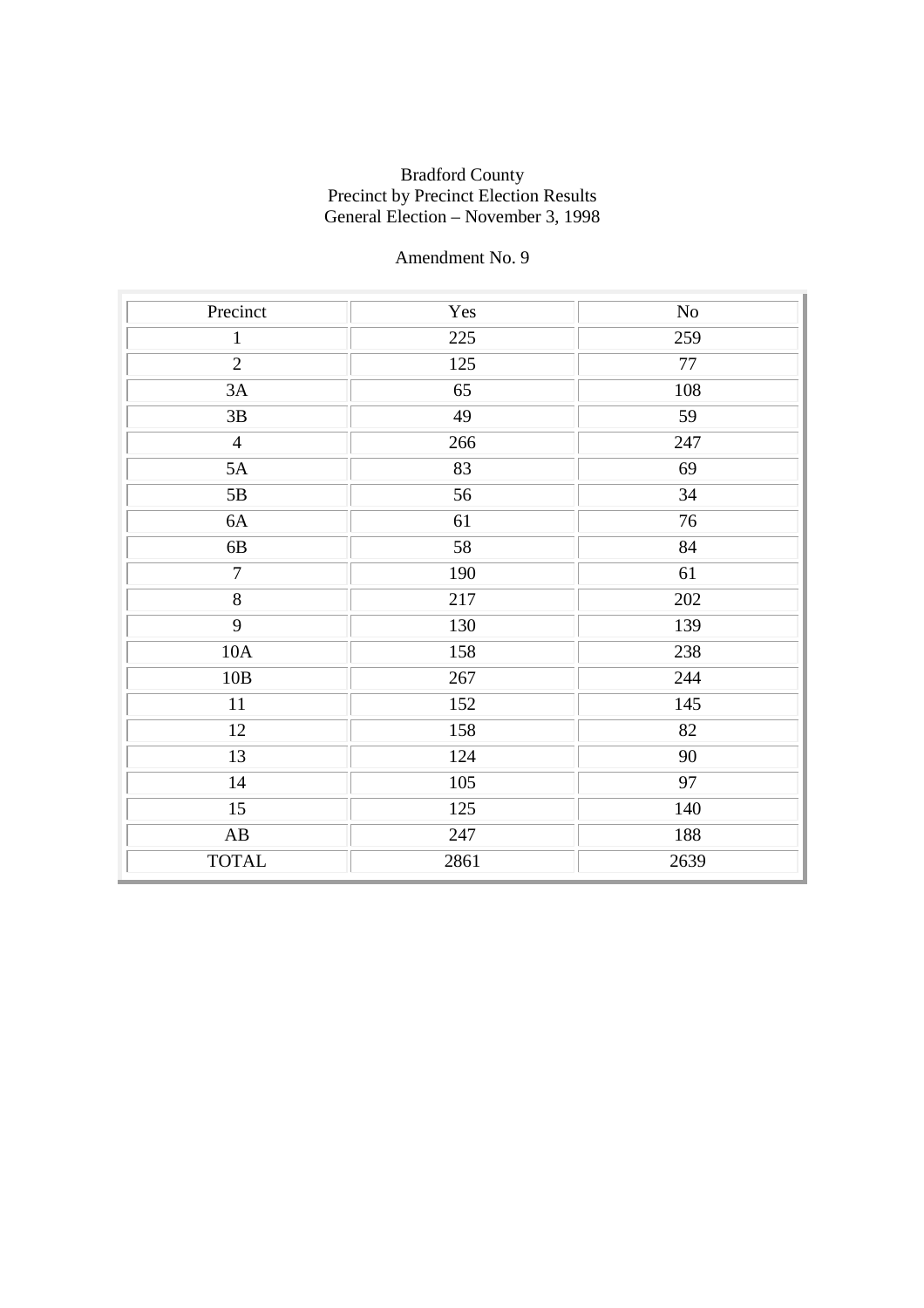| Precinct               | Yes  | No   |
|------------------------|------|------|
| $\mathbf{1}$           | 224  | 253  |
| $\overline{2}$         | 108  | 94   |
| 3A                     | 64   | 106  |
| 3B                     | 47   | 59   |
| $\overline{4}$         | 229  | 276  |
| 5A                     | 76   | 70   |
| $5\mathrm{B}$          | 42   | 42   |
| 6A                     | 60   | 73   |
| 6B                     | 45   | 96   |
| $\overline{7}$         | 127  | 122  |
| $\overline{8}$         | 187  | 225  |
| 9                      | 106  | 160  |
| 10A                    | 194  | 188  |
| 10B                    | 184  | 322  |
| 11                     | 116  | 169  |
| 12                     | 108  | 120  |
| 13                     | 94   | 114  |
| 14                     | 82   | 116  |
| $\overline{15}$        | 87   | 174  |
| $\mathbf{A}\mathbf{B}$ | 199  | 223  |
| <b>TOTAL</b>           | 2379 | 3002 |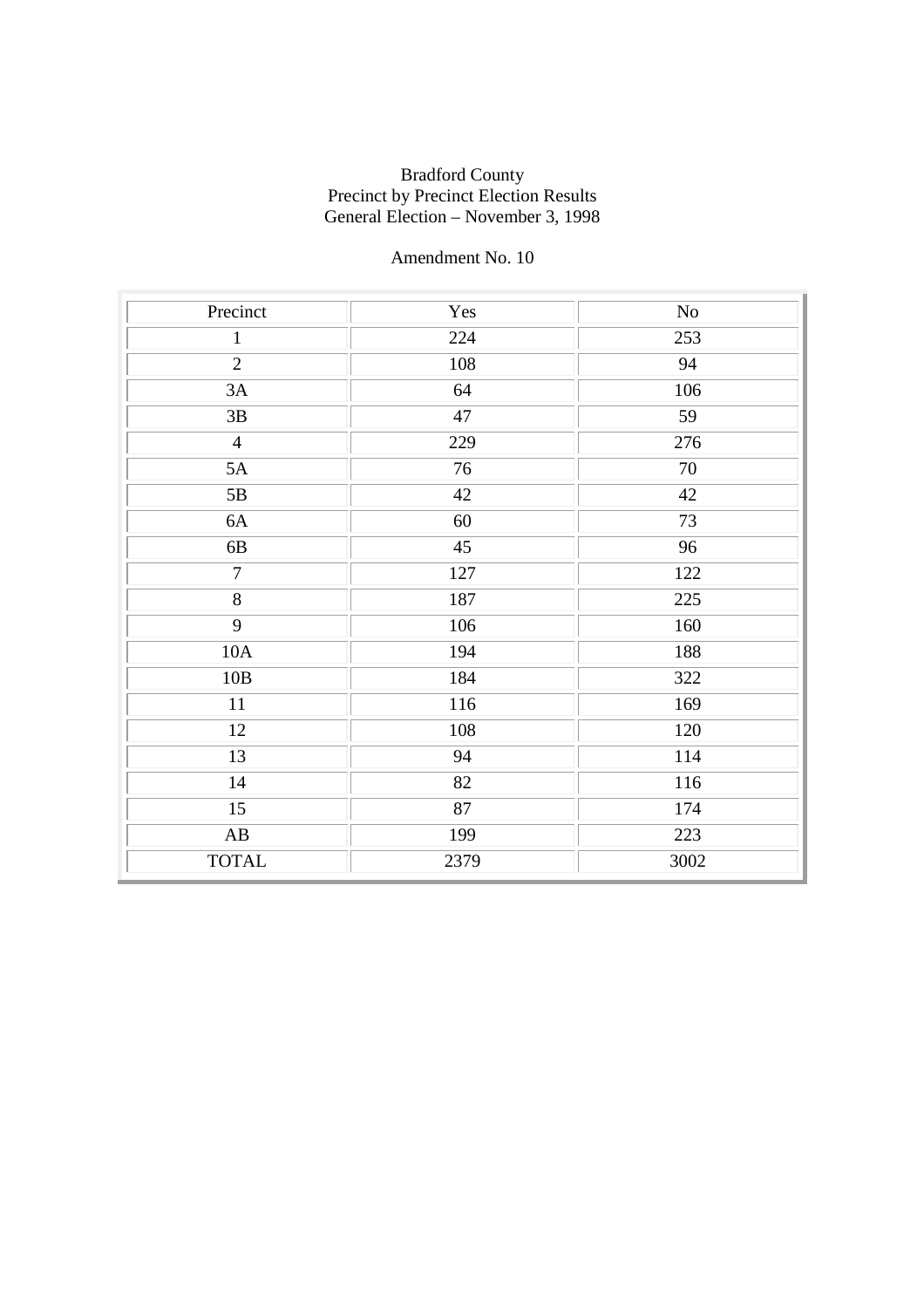| Precinct               | Yes  | No              |
|------------------------|------|-----------------|
| $\mathbf{1}$           | 249  | 233             |
| $\overline{2}$         | 109  | 94              |
| 3A                     | 69   | 100             |
| 3B                     | 46   | 60              |
| $\overline{4}$         | 272  | 232             |
| 5A                     | 86   | 61              |
| $5\mathrm{B}$          | 46   | 39              |
| 6A                     | 64   | 65              |
| 6B                     | 57   | 81              |
| $\overline{7}$         | 164  | $\overline{81}$ |
| $\overline{8}$         | 236  | 170             |
| 9                      | 132  | 134             |
| 10A                    | 168  | 217             |
| 10B                    | 263  | 234             |
| 11                     | 162  | 124             |
| 12                     | 146  | 88              |
| 13                     | 122  | 88              |
| $14$                   | 105  | 97              |
| 15                     | 113  | 139             |
| $\mathbf{A}\mathbf{B}$ | 259  | 169             |
| <b>TOTAL</b>           | 2868 | 2506            |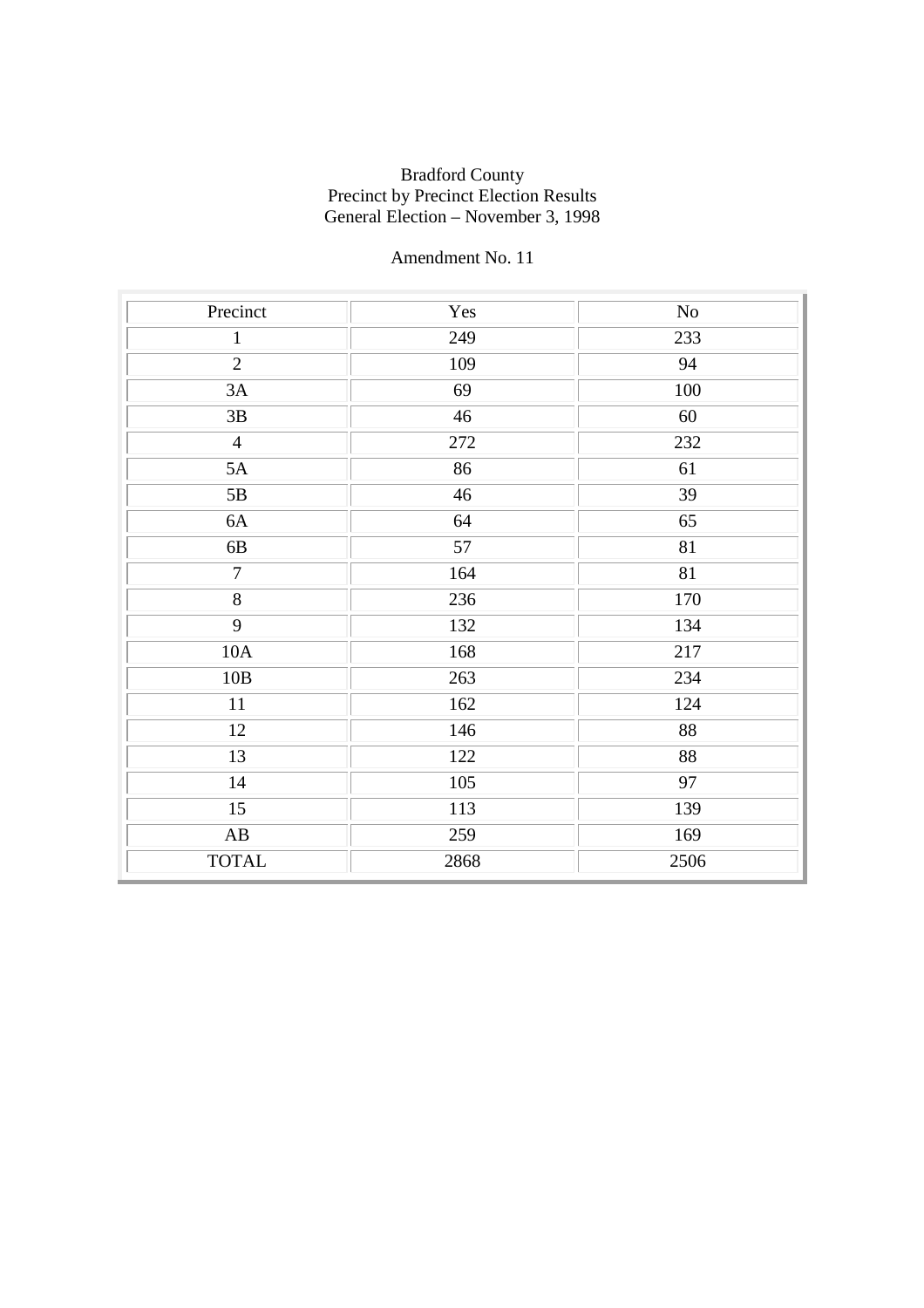| Precinct               | Yes  | N <sub>o</sub> |
|------------------------|------|----------------|
| $\mathbf{1}$           | 240  | 255            |
| $\overline{2}$         | 126  | 81             |
| 3A                     | 74   | 98             |
| 3B                     | 49   | 60             |
| $\overline{4}$         | 307  | 212            |
| 5A                     | 87   | 62             |
| $5\mathrm{B}$          | 54   | 37             |
| 6A                     | 74   | 62             |
| 6B                     | 57   | 89             |
| $\overline{7}$         | 174  | 78             |
| $\overline{8}$         | 252  | 169            |
| 9                      | 136  | 138            |
| 10A                    | 178  | 220            |
| 10B                    | 302  | 216            |
| 11                     | 150  | 150            |
| 12                     | 143  | 95             |
| 13                     | 123  | 92             |
| $14$                   | 115  | 89             |
| 15                     | 141  | 131            |
| $\mathbf{A}\mathbf{B}$ | 264  | 177            |
| <b>TOTAL</b>           | 3046 | 2511           |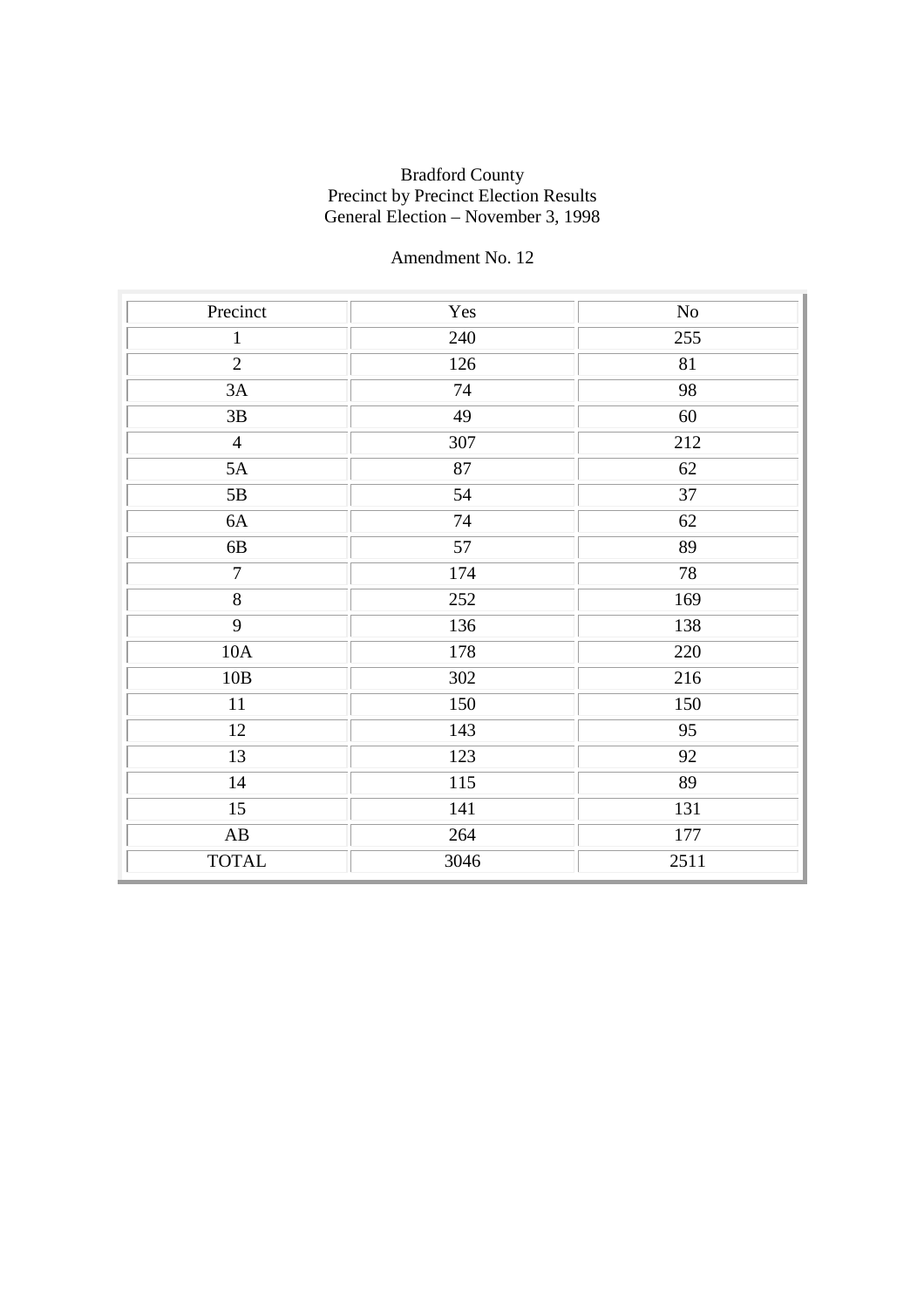| Precinct               | Yes  | No   |
|------------------------|------|------|
| $\mathbf{1}$           | 178  | 298  |
| $\overline{2}$         | 86   | 115  |
| 3A                     | 43   | 124  |
| 3B                     | 46   | 57   |
| $\overline{4}$         | 235  | 270  |
| 5A                     | 67   | 73   |
| 5B                     | 30   | 57   |
| 6A                     | 47   | 85   |
| 6B                     | 49   | 90   |
| $\overline{7}$         | 135  | 112  |
| $\overline{8}$         | 171  | 236  |
| 9                      | 115  | 148  |
| 10A                    | 131  | 245  |
| 10B                    | 217  | 267  |
| 11                     | 123  | 159  |
| 12                     | 105  | 122  |
| 13                     | 95   | 118  |
| $14$                   | 79   | 120  |
| 15                     | 98   | 157  |
| $\mathbf{A}\mathbf{B}$ | 164  | 245  |
| <b>TOTAL</b>           | 2214 | 3098 |